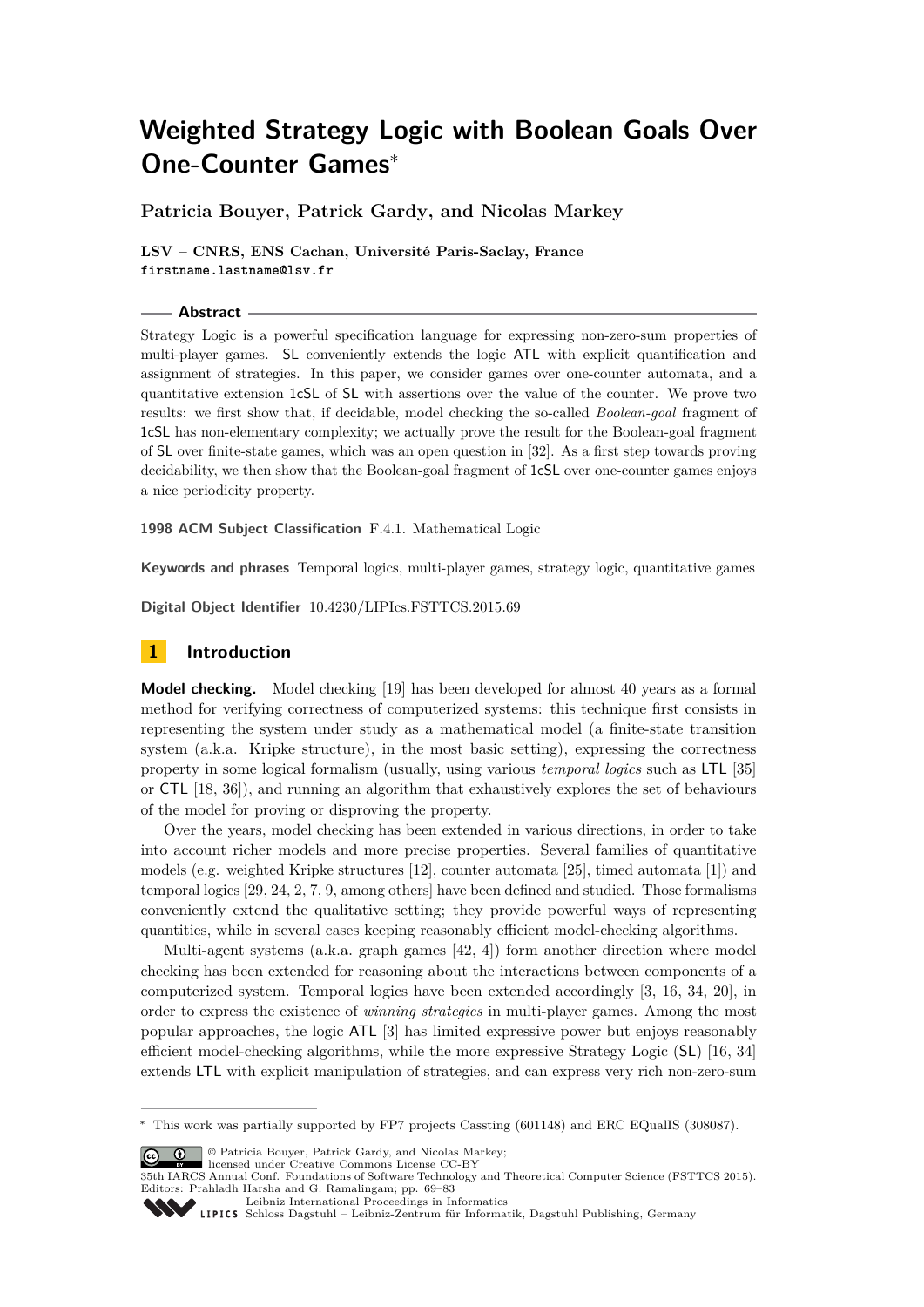properties of games, including equilibria; however, model checking SL is non-elementary. Several fragments of SL have recently been introduced in order to mitigate the complexity of the model-checking problem while retaining the interesting aspects of SL [\[33,](#page-14-7) [13\]](#page-13-9).

Quantitative games, combining both extensions, have also been widely considered. This includes games on weighted graphs [\[23,](#page-13-10) [14,](#page-13-11) [31,](#page-14-8) [8\]](#page-13-12), games on counter systems or VASS [\[39,](#page-14-9) [11\]](#page-13-13), or timed games [\[5,](#page-13-14) [21\]](#page-13-15). A large part of these works have focused on "simple" objectives, such as mean-payoff objectives [\[23\]](#page-13-10), energy constraints [\[14,](#page-13-11) [8\]](#page-13-12), or combinations thereof [\[15,](#page-13-16) [26\]](#page-13-17).

**Our contribution.** In this paper, we consider a quantitative extension of SL over quantitative games. While such extensions have already been proven decidable for ATL [\[31,](#page-14-8) [43\]](#page-14-10), we focus here on a quantitative extension of the richer logic SL, more specifically, its so-called *Booleangoal* fragment SL[BG] [\[32\]](#page-14-0). SL with Boolean goals restricts SL by preventing arbitrary nesting of strategy quantifiers within temporal modalities. This and several other fragments of SL have been introduced in [\[32\]](#page-14-0) with the aim of getting more efficient model-checking algorithms. However, while several fragments have been shown to have *2* -EXPTIME model-checking algorithms, the exact complexity of SL[BG] remained open.

We prove that model checking (the flat fragment of) SL[BG] is Tower-complete, thus negatively answering the open question whether SL[BG] would enjoy more efficient modelchecking algorithm than SL. This hardness result obviously extends to the quantitative version 1cSL[BG] of SL[BG] over one-counter games. On the way to proving decidability of the model-checking problem for this logic, we then show that 1cSL[BG] over one-counter games enjoys a nice periodicity property: for any given formula, there is a threshold above which truth value of the formula is periodic (w.r.t. the value of the counter).

**Related works.** Several works have focused on one-counter models: two-player games with parity objectives have been proven PSPACE-complete [\[39\]](#page-14-9); this was recently extended to a quantitative extension of ATL [\[43\]](#page-14-10), which is thus closely related to our paper. Model checking LTL and CTL over one-counter automata is also PSPACE-complete [\[28,](#page-14-11) [27\]](#page-14-12). Quantitative extensions of those logics have been studied in [\[22,](#page-13-18) [7,](#page-13-5) [9\]](#page-13-6). In many cases, they lead to undecidability of the model-checking problem. Games on VASS have also been considered, but reachability is only decidable in restricted cases [\[11,](#page-13-13) [37\]](#page-14-13).

Games over integer-weighted graphs have a different flavour, as the behaviours do not depend on the value of the accumulated weight. Those games have been extensively considered with various quantitative objectives (e.g. mean-payoff  $[23, 44]$  $[23, 44]$  $[23, 44]$ , energy  $[14, 8]$  $[14, 8]$  $[14, 8]$ , and combinations thereof [\[15,](#page-13-16) [17\]](#page-13-19)), and with objectives expressed in temporal logics [\[31,](#page-14-8) [6\]](#page-13-20).

# **2 Definitions**

▶ **Definition 1.** Let AP be a set of atomic propositions, and Agt be a set of agents. A 1-counter *concurrent game structure* (1cCGS for short) is a tuple  $G = \langle$  Loc, label, Act, Tab<sub>{0,1}</sub>, Wgt<sub>{0,1}</sub>} where

- $\blacksquare$  Loc is a finite set of locations;
- label: Loc  $\rightarrow 2^{AP}$  labels locations with atomic propositions;  $\overline{a}$
- Act is a finite set of actions;
- Tab<sub>0</sub>: Loc  $\times$  Act<sup>Agt</sup>  $\rightarrow$  Loc and Tab<sub>1</sub>: Loc  $\times$  Act<sup>Agt</sup>  $\rightarrow$  Loc are two transition tables;
- $Wgt_0: Loc \times Act^{Agt} \rightarrow \{0, 1\}$  and  $Wgt_1: Loc \times Act^{Agt} \rightarrow \{-1, 0, 1\}$  assign a weight to each  $\overline{a}$ transition of the transition tables.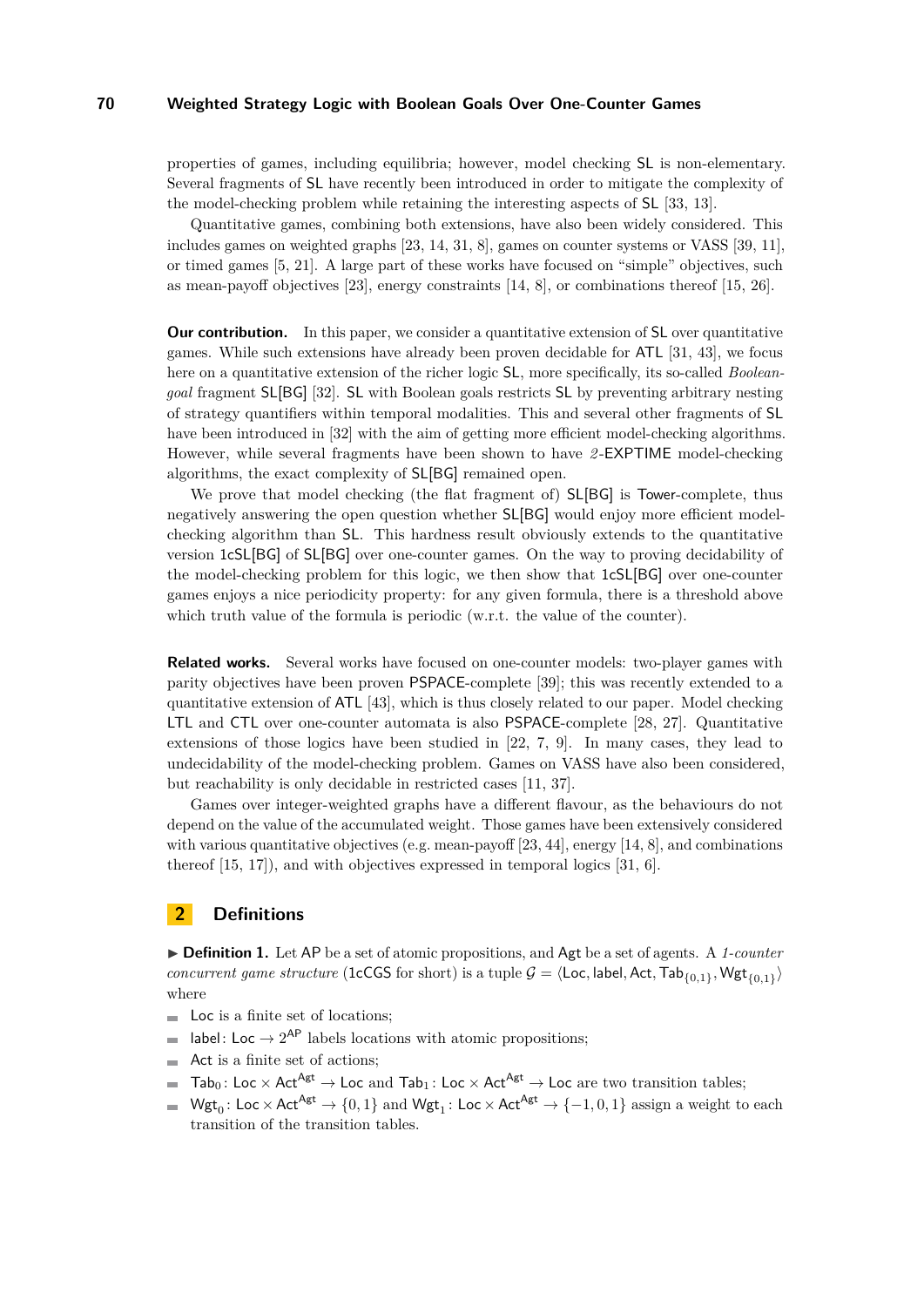A *finite path* in a 1cCGS G is a finite non-empty sequence of configurations  $\rho$  =  $\gamma_0 \gamma_1 \gamma_2 \ldots \gamma_k$ , where for all  $0 \leq i \leq k$ , the configuration  $\gamma_i$  is a pair  $(\ell_i, c_i)$  with  $\ell_i \in \text{Loc}$  and  $c_i \in \mathbb{N}$ . For such a path, we denote by last(*ρ*) its last element  $\gamma_k$ , and we let  $|\rho| = k$ . number of transitions An *infinite path* is an infinite sequence of configurations with the same property. We denote by Path (resp. InfPath) the set of finite (resp. infinite) paths. The length of an infinite path is  $+\infty$ . For  $0 \le i \le |\rho|$ ,  $\rho(i)$  represents the  $i + 1$ -th element  $\gamma_i$  of  $\rho$ . For a path  $\rho$  and  $0 \leq i < |\rho|$ , we denote by  $\rho_{\leq i}$  the prefix of  $\rho$  until position *i*, i.e. the finite path  $\rho(0)\rho(1)\ldots\rho(i).$ 

A *strategy* for some agent  $a \in \mathsf{Agt}$  is a function  $\sigma_a$ : Path  $\to$  Act. We write Strat for the set of strategies. Given a finite path (or *history*) in the game, a strategy  $\sigma_a$  returns the action that agent *a* will play next. A strategy  $\sigma_A$  for a coalition of agents  $A \subseteq \mathsf{Agt}$  is a function assigning a strategy  $\sigma_A(a)$  to each agent  $a \in A$ . Given a strategy  $\sigma_A$  for coalition *A*, we say that a path  $\rho$  respects  $\sigma_A$  after a finite prefix  $\pi$  if, writing  $\rho(i) = (\ell_i, c_i)$  for all  $0 \le i \le |\rho|$ , the following two conditions hold:

- for all  $0 \leq i < |\pi|$ , we have  $\rho(i) = \pi(i)$
- for all  $|\pi| \leq i < |\rho| 1$ , we have that  $\ell_{i+1} = \textsf{Tab}_s(\ell_i, \mathbf{m})$  and  $c_{i+1} = c_i + \textsf{Wgt}_s(\rho_{\leq i}, \mathbf{m})$ , where  $s = 0$  if  $c_i = 0$  and  $s = 1$  otherwise, and **m** is an action vector satisfying  $\mathbf{m}(a) = \sigma_A(a)(\rho_{\leq i})$  for all  $a \in A$ .

Notice that the value of the counter always remains nonnegative as  $Wgt_0$  only returns nonnegative values. Given a finite path  $\pi$ , we denote by  $Out(\pi, \sigma_A)$  the set of paths that respect the strategy  $\sigma_A$  after prefix  $\pi$ . Notice that if  $\sigma_A$  assigns a strategy to all the agents, then  $Out(\pi, \sigma_A)$  contains a single path, which we write  $out(\pi, \sigma_A)$ .

 $\triangleright$  Remark. Several semantics have been given to quantitative games, see [\[37\]](#page-14-13). The semantics chosen here, with zero tests (using  $\text{Tab}_0, \text{Tab}_1$ ), allows to easily express the three semantics studied in [\[37\]](#page-14-13). Hence our algorithms apply in all these settings. It is worth noticing that the hardness proof holds for the non-quantitative setting, hence also for all three semantics mentioned above.

We now define our weighted extension of Strategy Logic [\[16,](#page-13-7) [34\]](#page-14-5):

► **Definition 2.** Let AP be a set of atomic propositions, Agt be a set of agents, and Var be a finite set of strategy variables. Formulas in 1cSL are built from the following grammar:

 $1 \text{cSL } \ni \phi ::= p \mid \text{cnt } \in S \mid \neg \phi \mid \phi \vee \phi \mid \mathbf{X} \phi \mid \phi \mathbf{U} \phi \mid \exists x. \phi \mid \text{bind}(a \mapsto x)$ *.*  $\phi$ 

where *p* ranges over AP, *S* is a subset of N that can be described as  $S_{\text{fin}}^1 \cup (S_{\text{fin}}^2 + k \cdot N)$ , where  $S_{\text{fin}}^i$  are finite subsets of N and  $k \in \mathbb{N}$  is a period<sup>[1](#page-2-0)</sup>, *x* ranges over Var, and *a* ranges over Agt. The logic SL is the fragment of 1cSL where no counter constraint cnt  $\in S$  or cnt  $\in S_{[k]}$  is used. The logic 1cLTL is the fragment of 1cSL where no strategy quantifiers  $\exists x. \phi$  and no strategy bindings bind( $a \mapsto x$ )*.*  $\phi$  are used. Finally, LTL is the intersection of SL and 1cLTL.

The set of *free agents and variables* of a formula  $\phi$  of 1cSL, which we write free $(\phi)$ , contains the agents and variables that have to be associated with a strategy before  $\phi$  can be

<span id="page-2-0"></span>This allows to express standard counter constraints like  $\text{cnt} \geq 5$  (using negation) or periodic constraint like cnt = 4 mod 7. Notice that our periodicity result is not a consequence of the periodicity of the quantitative assertions, and would also hold with assertions of the form  $\text{cnt} \sim n$ .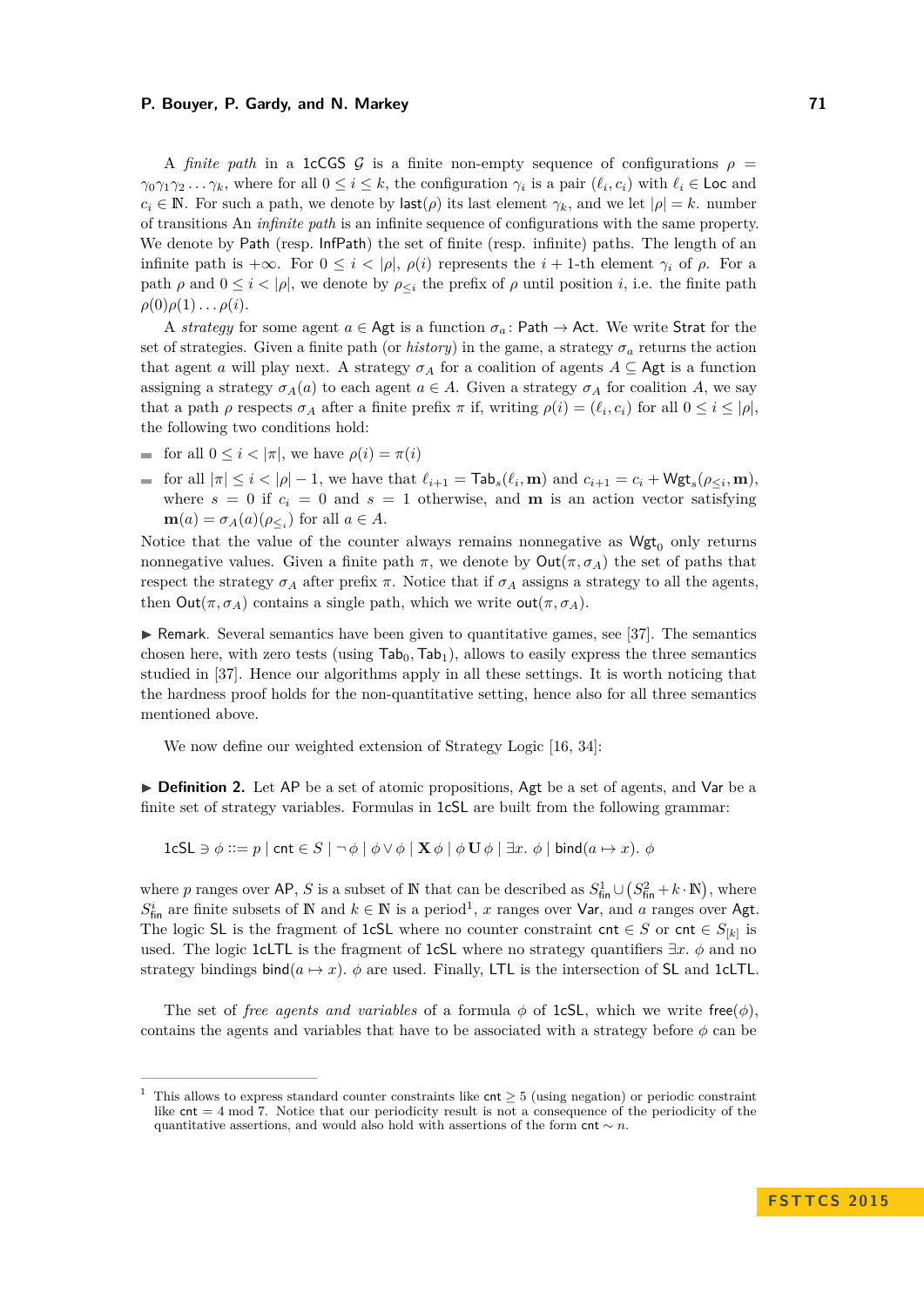evaluated. It is defined inductively as follows:

$$
\begin{aligned} &\text{free}(p) = \varnothing \quad \text{for } p \in \mathsf{AP} \qquad &\text{free}(\mathbf{X} \, \phi) = \mathsf{Agt} \cup \text{free}(\phi) \\ &\text{free}(\text{cnt} \in S) = \varnothing \quad \text{for } n \in \mathbb{N} \qquad &\text{free}(\phi \cup \psi) = \mathsf{Agt} \cup \text{free}(\phi) \cup \text{free}(\psi) \\ &\text{free}(\neg \phi) = \text{free}(\phi) \qquad &\text{free}(\phi \vee \psi) = \text{free}(\phi) \cup \text{free}(\psi) \\ &\text{free}(\exists x. \phi) = \text{free}(\phi) \setminus \{x\} \quad &\text{free}(\text{bind}(a \mapsto x). \ \phi) = \begin{cases} \text{free}(\phi) &\text{if } a \notin \text{free}(\phi) \\ (\text{free}(\phi) \cup \{x\}) \setminus \{a\} &\text{otherwise} \end{cases} \end{aligned}
$$

A formula  $\phi$  is *closed* if free( $\phi$ ) =  $\emptyset$ .

We can now define the semantics of **1cSL**. Let G be a **1cCGS**,  $\pi$  be a path, *i* be a position along  $\pi$ , and  $\chi$ : Var  $\cup$  Agt  $-\rightarrow$  Strat be a partial valuation (or context) with domain dom( $\chi$ ). Let  $\phi \in \mathsf{SL}$  such that free( $\phi$ )  $\subseteq$  dom( $\chi$ ). Whether  $\phi$  holds true at position *i* along  $\pi$  within context  $\chi$  is defined inductively as follows:

$$
G, \pi, i \models_{\chi} p \quad \text{iff} \quad p \in \text{label}(\ell_i) \quad (\text{writing } \pi(i) = (\ell_i, c_i))
$$
\n
$$
G, \pi, i \models_{\chi} \text{cnt} \in S \quad \text{iff} \quad c_i \in S \quad (\text{writing } \pi(i) = (\ell_i, c_i))
$$
\n
$$
G, \pi, i \models_{\chi} \neg \phi_1 \quad \text{iff} \quad G, \pi, i \not\models_{\chi} \phi_1
$$
\n
$$
G, \pi, i \models_{\chi} \phi_1 \lor \phi_2 \quad \text{iff} \quad G, \pi, i \models_{\chi} \phi_1 \quad \text{or} \quad G, \pi, i \models_{\chi} \phi_2
$$
\n
$$
G, \pi, i \models_{\chi} \mathbf{X} \phi_1 \quad \text{iff} \quad G, \rho, i+1 \models_{\chi} \phi_1 \quad (\text{writing } \rho = \text{out}(\pi_{\leq i}, \chi_{|\text{Agt}|}))
$$
\n
$$
G, \pi, i \models_{\chi} \mathbf{X} \phi_1 \quad \text{iff} \quad \exists k \geq i. \ G, \rho, k \models_{\chi} \phi_2 \text{ and}
$$
\n
$$
\forall i \leq j < k. \ G, \rho, j \models_{\chi} \phi_1 \quad (\text{writing } \rho = \text{out}(\pi_{\leq i}, \chi_{|\text{Agt}|}))
$$
\n
$$
G, \pi, i \models_{\chi} \exists x. \ \phi_1 \quad \text{iff} \quad \exists \sigma \in \text{Strat.} \ G, \pi, i \models_{\chi[\alpha \mapsto \chi(x)]} \phi_1
$$
\n
$$
G, \pi, i \models_{\chi} \text{bind}(a \mapsto x). \phi_1 \quad \text{iff} \quad G, \pi, i \models_{\chi[\alpha \mapsto \chi(x)]} \phi_1
$$

Notice that the constraint that  ${\sf free}(\phi) \subseteq {\sf dom}(\chi)$  is preserved at each step.

**If Remark.** One may notice that the relation  $\mathcal{G}, \pi, i \models_{\chi} \phi$  does not depend on the suffix of *π* after position *i*. Moreover, writing  $\sigma_{\overline{n} \leq i}$  for the strategy  $\sigma'$  such that  $\sigma'(\rho) = \sigma(\pi_{\leq i} \cdot \rho)$ , it is easily proved that  $\mathcal{G}, \pi, i \models_{\chi} \phi$  if, and only if,  $\mathcal{G}, \pi', 0 \models_{\chi'} \phi$ , where  $\chi'(x) = \chi(x)_{\overline{\pi \prec_i}}$ for all  $x \in \text{Var} \cup \text{Agt}$  (we will later write  $\chi_{\overrightarrow{\pi \leq i}}$  for  $\chi'$ ). As the satisfaction relation does not depend on the suffix of  $\pi$  after position *i*, we may also write  $\mathcal{G}, \gamma \models_{\mathbf{y'}} \phi$ , where  $\gamma = \pi(i)$ . In the sequel, we may even omit to mention  $G$  when it is clear from the context, and simply write  $\gamma \models_{\chi} \phi$ .

**► Remark.** We write  $\langle a \rangle$  *φ* as a shorthand for  $\exists \sigma_a$ *.* bind(*a*  $\mapsto \sigma_a$ )*. φ*, when we do not need to have hands on  $\sigma_a$  in the rest of the formula. Similarly,  $\lbrack \cdot a \cdot \rbrack \phi$  stands for  $\neg \langle a \rangle \neg \phi$ . This construct  $\langle a \rangle \phi$  precisely corresponds to the strategy quantification used in the logic ATL<sub>sc</sub> [\[30\]](#page-14-15), but it should be noticed that it does *not* correspond to the strategy quantifier of ATL [\[3\]](#page-12-3).

In the sequel, we also use other classical shorthands such as  $\top$ , defined as  $p \vee \neg p$  for some *p* (hence it is always true); **F**  $\phi$  as a shorthand for  $\top \mathbf{U} \phi$ , meaning that  $\phi$  holds at a later position; and  $\mathbf{G} \phi$ , defined as  $\neg \mathbf{F} \neg \phi$ , meaning that  $\phi$  holds true at every future position.

Several fragments of SL have recently been defined and studied [\[32\]](#page-14-0). Those fragments restrict the use of strategy bindings and quantifications. In the present paper, we are mainly interested in the quantitative extension of the fragment SL[BG]. Before defining 1cSL[BG], we first introduce its  $flat$  fragment  $1cSL<sup>0</sup>[BG]$ :

1cSL<sup>0</sup>[BG] 
$$
\ni \phi ::= \neg \phi \mid \phi \lor \phi \mid \exists x. \phi \mid \text{bind}(a \mapsto x). \phi \mid \psi
$$
  
 $\psi ::= p \mid \text{cnt} \in S \mid \neg \psi \mid \psi \lor \psi \mid \mathbf{X} \psi \mid \psi \mathbf{U} \psi$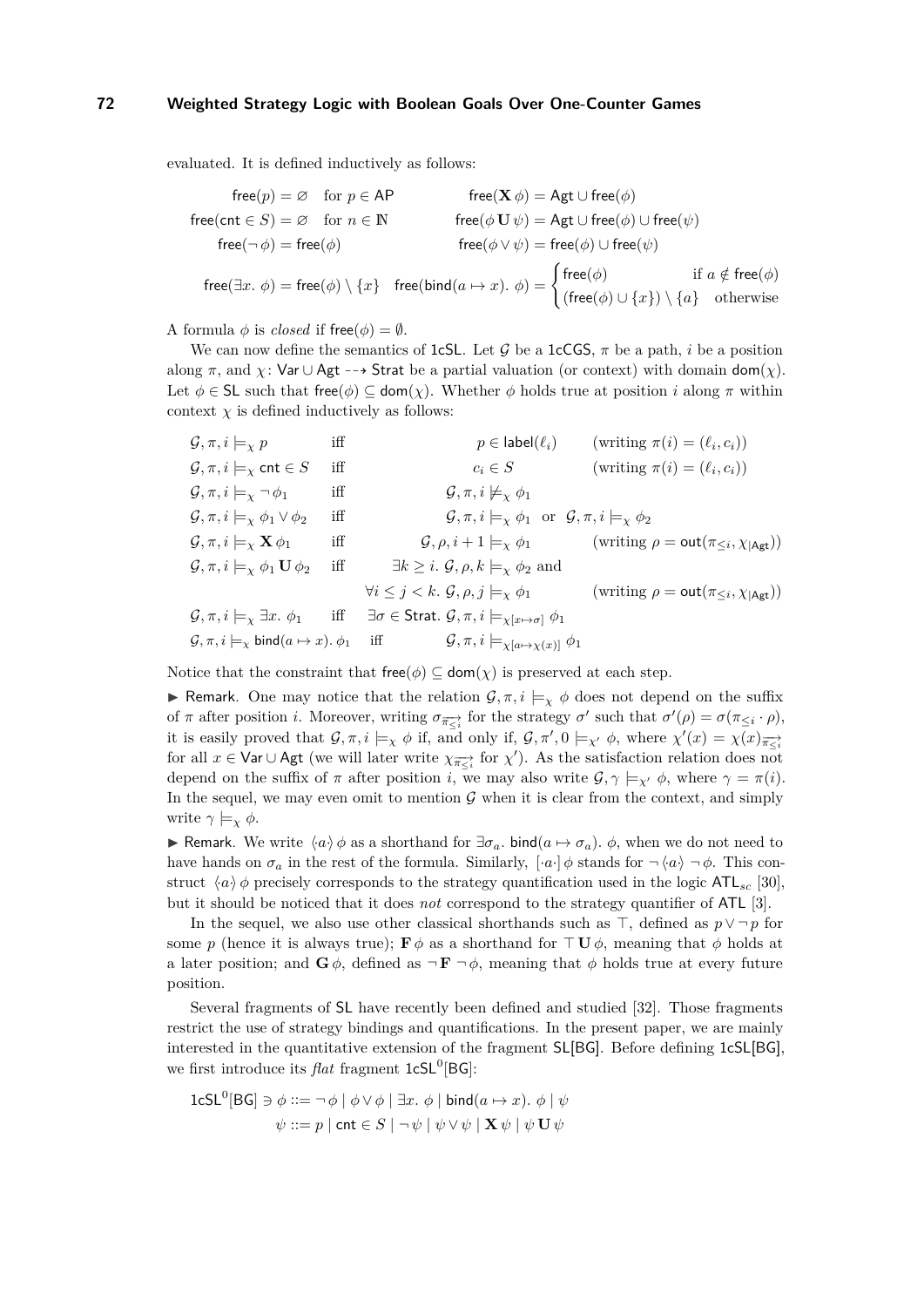<span id="page-4-0"></span>

**Figure 1** The 3-player turn-based game for the reduction to **SL** model checking.

**► Remark.** Any closed formula  $\varphi$  in 1cSL<sup>0</sup>[BG] can be written in *prenex form* as

$$
\wp(\mathsf{Var}).~f\Big((\beta_i(\mathsf{Agt},\mathsf{Var}).~\psi_i)_{1\leq i\leq n}\Big)
$$

where  $\wp(\text{Var})$  is a series of strategy quantifiers involving all variables in Var,  $f$  is a Boolean combination over *n* atoms, and for every  $1 \leq i \leq n$ ,  $\beta_i$  assigns a strategy from Var to each agent of Agt, and  $\psi_i$  is a 1cLTL formula.

1cSL[BG] then extends 1cSL<sup>0</sup>[BG] by allowing nesting *closed* formulas at the level of atomic propositions. Formally, we defined the depth-*i* fragment as

1cSL<sup>*i*</sup>[BG] 
$$
\ni \phi ::= \neg \phi \mid \phi \lor \phi \mid \exists x. \phi \mid \text{bind}(a \mapsto x). \phi \mid \psi
$$
  
 $\psi ::= p \mid \phi_{i-1} \mid \text{cnt} \in S \mid \neg \psi \mid \psi \lor \psi \mid \mathbf{X} \psi \mid \psi \mathbf{U} \psi$ 

where  $φ$ <sub>*i*−1</sub> ranges over closed formulas of 1cSL<sup>*i*−1</sup>[BG]. We let 1cSL[BG] be the union of the fragments  $1cSL^i[BG]$  for all  $i \in \mathbb{N}$ . It can be checked that if we drop the quantitative constraints from 1cSL[BG], we precisely get the logic SL[BG] of [\[32\]](#page-14-0).

# **3 Hardness of SL[BG] model checking**

In this section, we prove that the model-checking problem for SL[BG] is Tower-hard (the complexity class Tower is the union of all classes *k*-EXPTIME when *k* ranges over N [\[38\]](#page-14-16)). We actually prove the result for (the flat fragment of)  $SL[BG]$ , closing a question left open in [\[32\]](#page-14-0).

▶ **Theorem 3.** *Model checking* SL[BG]*, and hence 1cSL*[BG]*, is* Tower-hard.

We give a sketch of the proof here, and develop the full proof in [\[10\]](#page-13-21).

**Sketch of proof.** We prove this result by encoding the satisfiability problem for QLTL into the model-checking problem for SL[BG]. QLTL is the extension of LTL with quantification over atomic propositions [\[40\]](#page-14-17): formulas in QLTL are of the form  $\Phi = \forall p_1 \exists p_2 \dots \forall p_{n-1} \exists p_n \dots \varphi$ where  $\phi$  is in LTL. Notice that we only consider strictly alternating formulas for the sake of readability. The general case can be handled similarly. Formula ∃*p. ϕ* holds true over a word  $w: \mathbb{N} \to 2^{\mathsf{AP}}$  if there exists a word  $w': \mathbb{N} \to 2^{\mathsf{AP}}$  with  $w'(i) \cap (\mathsf{AP} \setminus \{p\}) = w(i) \cap (\mathsf{AP} \setminus \{p\})$ and  $w' \models \varphi$  for all *i*. Universal quantification is defined similarly. It is well-known that model checking (and satisfiability) of QLTL is Tower-complete [\[41\]](#page-14-18). We reduce the satisfiability of QLTL into a model-checking problem for a SL[BG] formula involving *n*+ 4 players (where *n* is the number of quantifiers in the QLTL formula), and three additional quantifier alternations.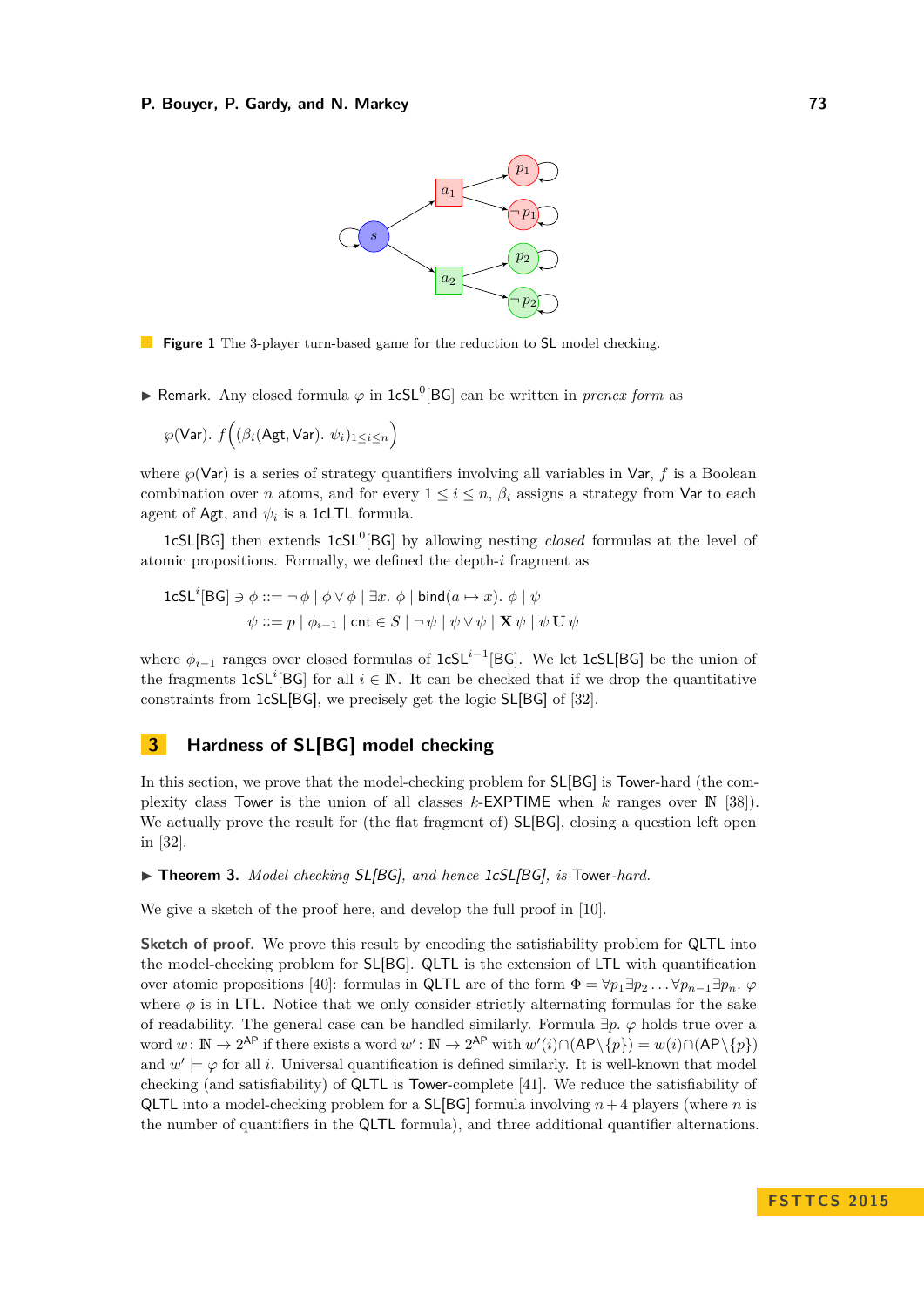<span id="page-5-0"></span>

**Figure 2** Büchi automaton for **G** ( $p_2 \Leftrightarrow$  **X**  $p_1$ ).

Before developing this technical encoding, we first present an example of a reduction to plain SL, which already contains most of the intuitions of our reduction to SL[BG]. Consider the QLTL formula

$$
\Phi = \forall p_1. \ \exists p_2. \ \mathbf{G} \ (p_2 \Leftrightarrow \mathbf{X} \ p_1).
$$

To solve the satisfiability problem of this formula via SL, we use the three-player turnbased game depicted on Fig. [1.](#page-4-0) In that game, Player Blue controls the blue state *s*, while Players Red and Green control the square states  $a_1$  and  $a_2$ , respectively. Fix a strategy of Player Red: this strategy will be evaluated only in red state *a*1, hence after histories of the form  $s^n \cdot a_1$ . Hence a strategy of Player Red can be seen as associating with each integer *n* a value for  $p_1$ . In other words, a strategy for Player Red defines a labeling of the time line with atomic proposition  $p_1$ . Similarly for Player Green and proposition  $p_2$ .

It remains to use this correspondence for encoding our QLTL formula. We have to express that for any strategy  $\sigma_{\text{Red}}$  of Player Red, there is a strategy  $\sigma_{\text{Green}}$  of Player Green under which, at each step along the path that stays in *s* forever, Player Blue can enforce  $\mathbf{X} \mathbf{X} p_2$  if, and only if, he can enforce  $\mathbf{X} \mathbf{X} p_1$  one step later. In the end, the formula reads as follows:

<span id="page-5-1"></span>
$$
[\text{-Red-}] \langle \text{Green} \rangle \langle \text{Blue} \rangle \mathbf{G} \left( \textcircled{s} \wedge (\langle \text{Blue} \rangle \mathbf{X} \mathbf{X} \text{ } \overline{\mathbf{p_2}}) \right) \Leftrightarrow (\mathbf{X} \langle \text{Blue} \rangle \mathbf{X} \mathbf{X} \text{ } \overline{\mathbf{p_1}}) \big) \tag{1}
$$

One may notice that the above property is not in SL[BG]: for instance, the subformula  $\langle$ Blue $\rangle$ **X X**  $\langle p_2 \rangle$  is not closed. We provide a different construction, refining the ideas above, in order to reduce QLTL satisfiability to SL[BG] model checking.

In order to do so, we take another approach for encoding the LTL formula, since our technique of encoding  $p_i$  with  $\langle \text{Blue} \rangle$  **X X**  $\langle p_i \rangle$  is not compatible with getting a formula in SL[BG]. Instead, we will use a Büchi automaton encoding the formula; another player, say Player Black, will be in charge of selecting states of the Büchi automaton at each step. Using the same trick as above in the game structure on the left of Fig. [3,](#page-6-0) a strategy for Player Black can be seen as a mapping from N to states of the Büchi automaton. Our formula will ensure that this sequence of states is in accordance with the atomic propositions selected by the square players in states *a<sup>i</sup>* , and that it forms an accepting run of the Büchi automaton.

For our example, an eight-state Büchi automaton associated with the (LTL part of the) QLTL formula is depicted on Fig. [2.](#page-5-0) Notice that smaller automata exist for this property (for instance, the four states on the right could be merged into a single one), but for technical reasons in our construction, we require that each state of the Büchi automaton corresponds to a single valuation of the atomic propositions, hence the number of states must be a multiple of  $2^{|AP|}$ . Accordingly, we augment our game structure of Fig. [1](#page-4-0) with eight extra states, as depicted on the left of Fig. [3.](#page-6-0) Again, a strategy of Player Black (controlling state *b*) defines a sequence of states of the Büchi automaton.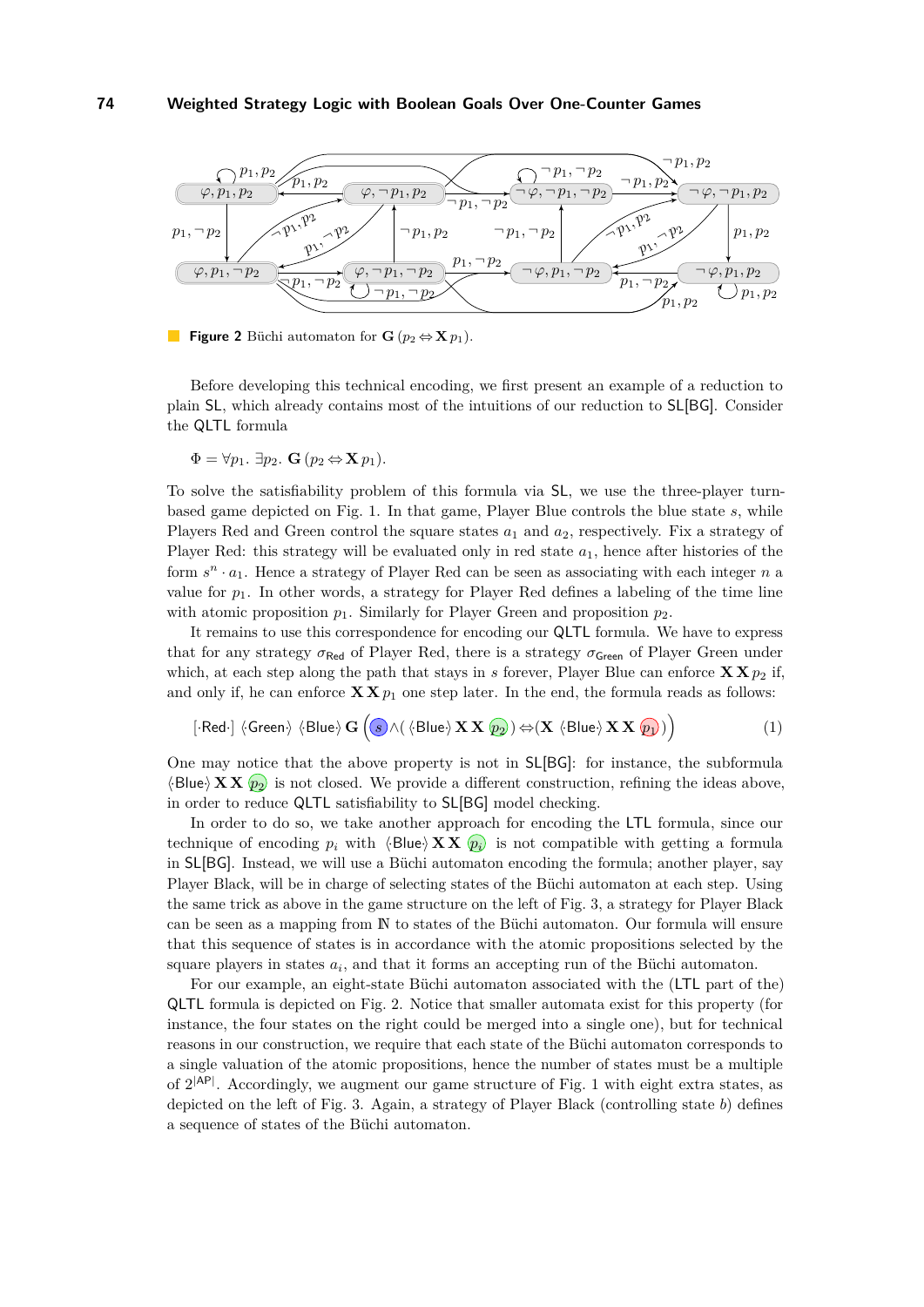<span id="page-6-0"></span>

**Figure 3** The concurrent game for the reduction to **SL[BG]** model checking.

<span id="page-6-1"></span>

**Figure 4** Visualization of the strategies selected by  $\Psi_{\text{aux}}$  on history  $(s, \alpha, \gamma)^k$ .

It then remains to "synchronize" the run of the Büchi automaton with the valuations of the atomic propositions, selected by the players controlling the square states. This is achieved by taking the product of the game we just built with two extra one-player structures, as depicted on the right of Fig. [3.](#page-6-0) The product gives rise to a concurrent game, where one transition is taken simultaneously in the main structure and in the Purple and Orange structures. In this product, as long as Player Blue remains in *s* and Player Purple remains in *α*, a strategy of Player Orange (controlling state  $\gamma$ ) either remains in  $\gamma$  forever, or it can be characterized by a value  $n \in \mathbb{N}$ . Similarly, as long as Player Blue remains in *s* and Player Orange remains in  $\gamma$ , a strategy of Player Purple (controlling state  $\alpha$ ) either loops forever in  $\alpha$ , or can be uniquely characterized by a pair  $(k, p_l)$ , where *k* is the number of times the loop over  $\alpha$  is taken before entering state  $\beta_l$  corresponding to  $p_l \in \mathsf{AP}$ .

Our construction can then be divided in two steps:

First, with any strategy of Player Purple (characterized by  $(k, p_l)$ ) for the interesting cases), we associate auxiliary strategies of Players Blue, Purple and Orange satisfying certain properties, that can be enforced by an  $SL[BG]$  formula  $\Psi_{\text{aux}}$ ; Fig. [4](#page-6-1) should help visualizing the associated strategies; in particular, strategies  $\sigma_+^{\text{orange}}, \sigma_+^{\text{blue}}$  and  $\sigma_+^{\text{purple}}$ characterize position  $k + 1$  (which will be useful for checking transitions of the Büchi automaton), while  $\sigma_{\text{Büchi}}^{\text{blue}}$  and  $\sigma_{\text{AP}}^{\text{blue}}$  are Player-Blue strategies that either go to the Büchi part or to the proposition part of the main part of the game.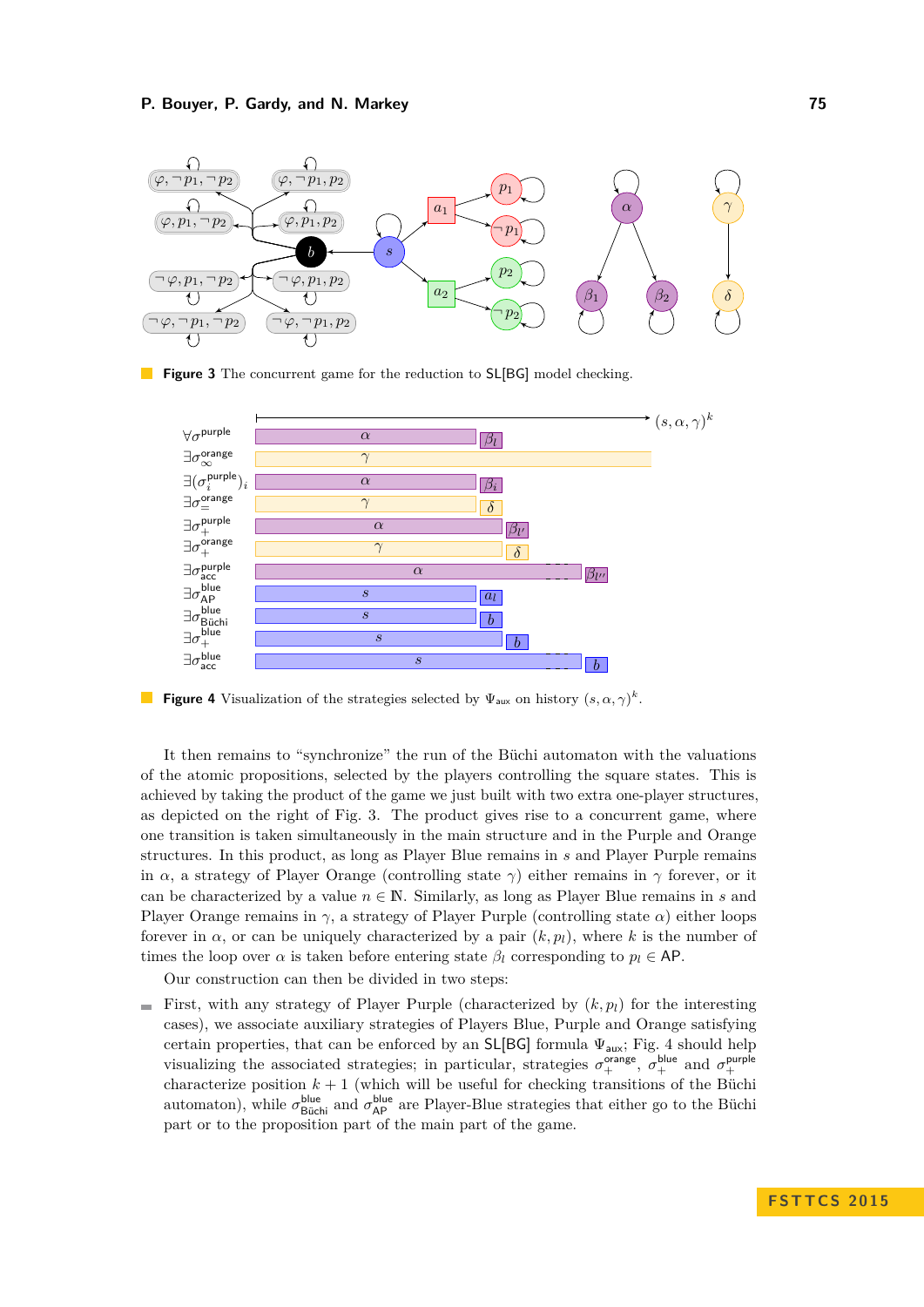Then, using those strategies, we write another SL[BG] formula to enforce that the transitions of the Büchi automaton are correctly applied, following the valuations of the atomic propositions selected in the square states, and that an accepting state is visited infinitely many times.

The construction of the game structure  $\mathcal{G}_{\Phi}$  depicted on Fig. [3](#page-6-0) is readily extended to any number of atomic propositions, and to any Büchi automaton. We now explain how we build our SL[BG] formula replacing Formula [\(1\)](#page-5-1), and ensuring correctness of our reduction.

We do not detail the first step mentioned above and assume that a formula  $\Psi_{\text{aux}}$  has been written, which properly generates auxiliary strategies, as depicted on Fig. [4](#page-6-1) (see [\[10\]](#page-13-21)). Instead we focus on the Büchi automaton simulation. We look for a strategy of Player Black that will mimic the run of the Büchi automaton, following the valuation of the atomic propositions selected by the square players  $A_1$  to  $A_n$ . We also require that the run of the Büchi automaton be accepting.

The formula  $\Psi$  enforcing these constraints is as follows<sup>[2](#page-7-0)</sup>:

<span id="page-7-1"></span>
$$
\forall \sigma^{A_1} \ldots \exists \sigma^{A_2} \ldots \forall \sigma^{A_{n-1}} \ldots \exists \sigma^{A_n} \ldots \exists \sigma^{\text{black}}. \text{ bind}(\sigma^{A_1}, \sigma^{A_2}, \ldots, \sigma^{A_{n-1}}, \sigma^{A_n}, \sigma^{\text{black}}, \sigma^{\text{crange}}_{\infty}). \ \Psi_{\text{aux}}
$$
\n
$$
\bigwedge_{p_i, p_j \in \mathsf{AP}} \bigwedge_{q \in Q} (\text{bind}(\sigma^{\text{blue}}_{\text{Büchi}}, \sigma^{\text{purple}}_i) \mathbf{F} q) \Leftrightarrow (\text{bind}(\sigma^{\text{blue}}_{\text{Büchi}}, \sigma^{\text{purple}}_j) \mathbf{F} q) \tag{91}
$$

<span id="page-7-2"></span>
$$
\wedge \bigwedge_{p_i \in \mathsf{AP}} \Bigl( \bigl( \mathsf{bind}(\sigma_{\mathsf{AP}}^{\mathsf{blue}}, \sigma^{\mathsf{purple}}). \ \mathbf{F} \, p_i \bigr) \Rightarrow \bigr( \mathsf{bind}(\sigma_{\mathsf{Büchi}}^{\mathsf{blue}}, \sigma^{\mathsf{purple}}). \ \bigvee_{q \in Q \mid p_i \in \mathsf{label}(q)} \mathbf{F} \, q \bigr) \Bigr) \tag{$\varphi_2$}
$$

<span id="page-7-3"></span>
$$
\wedge \bigwedge_{p_i \in \mathsf{AP}} \Bigl( \left( \mathsf{bind}(\sigma_{\mathsf{AP}}^{\mathsf{blue}}, \sigma^{\mathsf{purple}}). \ \mathbf{F} \ \neg \ p_i \right) \Rightarrow \left( \mathsf{bind}(\sigma_{\mathsf{Büchi}}^{\mathsf{blue}}, \sigma^{\mathsf{purple}}). \ \bigvee_{q \in Q \mid p_i \notin \mathsf{label}(q)} \mathbf{F} \ q \right) \Bigr) \tag{$\varphi_3$}
$$

$$
\bigwedge_{q \in Q} \text{bind}(\sigma_{\text{Büchi}}^{\text{blue}}, \sigma^{\text{purple}}). \mathbf{F} q \Rightarrow \bigvee_{q' \in \text{succ}(q)} \text{bind}(\sigma_{+}^{\text{blue}}, \sigma_{+}^{\text{purple}}). \mathbf{F} q' \tag{94}
$$

<span id="page-7-5"></span><span id="page-7-4"></span>
$$
\int_{\text{bind}}^{\text{blue}} (\sigma_{\text{acc}}^{\text{blue}}, \sigma_{\text{acc}}^{\text{purple}}). \sum_{q \in \text{accept}(Q)} \mathbf{F} q
$$

We now analyze formula Ψ:

∧

- Formula  $(\varphi_1)$  requires that strategy  $\sigma^{\text{black}}$  returns the same move after any history of the form  $(s, \alpha, \gamma)^k(b, \beta_i, \gamma)$ , whichever  $\beta_i$  has been selected by  $\sigma^{\text{purple}}$ ;
- Formulas  $(\varphi_2)$  and  $(\varphi_3)$  constrain the state of the Büchi automaton to correspond to the  $\blacksquare$ valuation of the atomic propositions selected. Because of the universal quantification over  $\sigma^{\text{purple}}$ , this property will be enforced at all positions and for all atomic propositions;
- Formula  $(\varphi_4)$  additionally requires that two consecutive states of the run of the Büchi automaton indeed correspond to a transition;
- finally, Formula  $(\varphi_5)$  states that for any position (selected by  $\sigma^{\text{purple}}$ ), there exists a later  $\equiv$ position (given by  $\sigma_{\text{acc}}^{\text{purple}}$ ) at which the run of the Büchi automaton visits an accepting state.

The correctness of the construction is then stated in the next lemma, whose proof can be found in [\[10\]](#page-13-21).

<span id="page-7-0"></span><sup>&</sup>lt;sup>2</sup> We notice that  $\Psi$  is not syntactically in SL[BG], as some bindings appear before quantifications in  $\Psi_{\text{aux}}$ . However, quantifiers in  $\Psi_{\text{aux}}$  could be moved before the bindings of  $\Psi$ .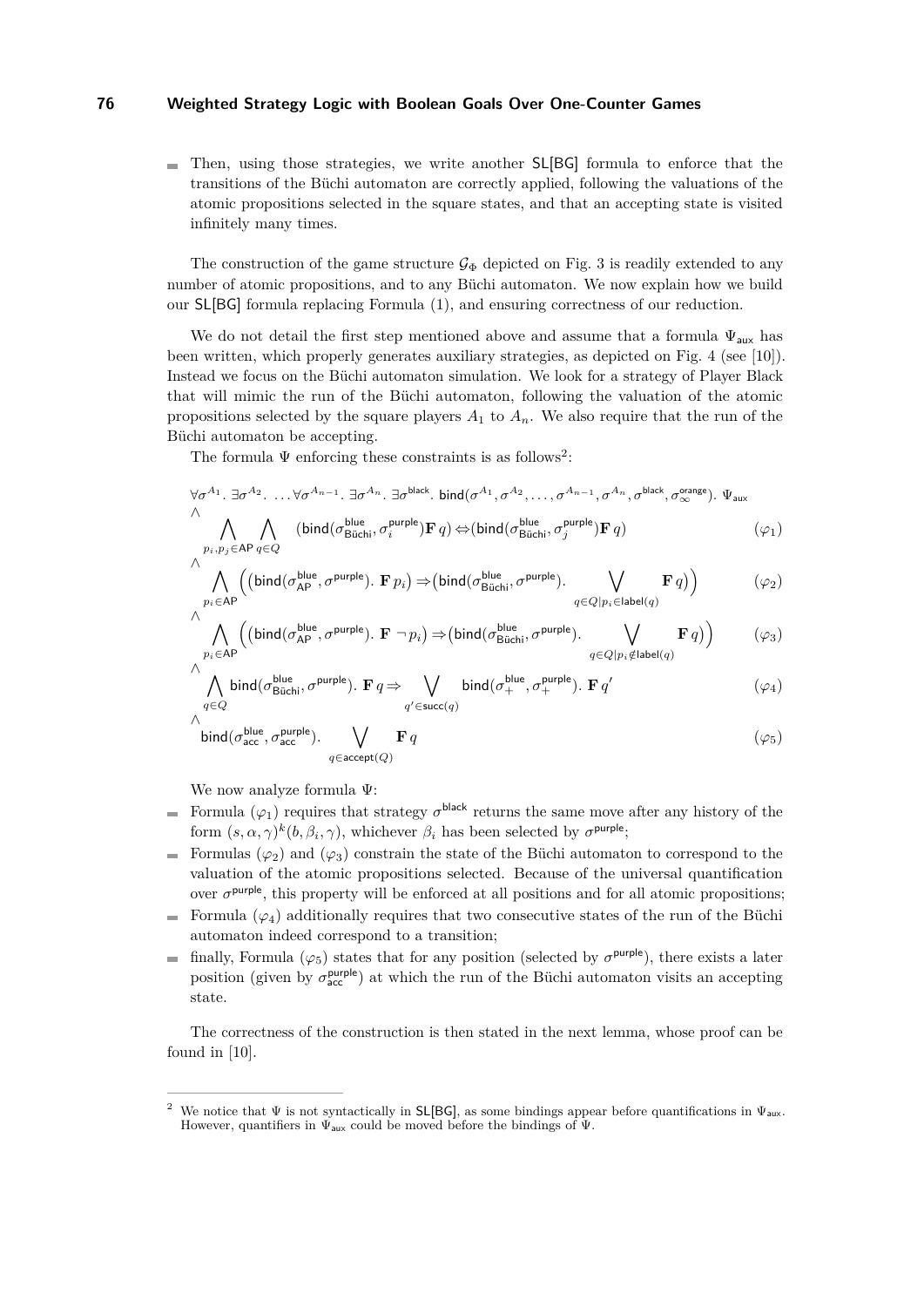I **Lemma 4.** *Formula* Φ *in* QLTL *is satisfiable if, and only if, Formula* Ψ *in* SL[BG] *holds true in state*  $(s, \alpha, \gamma)$  *of the game*  $\mathcal{G}_{\Phi}$ *.* 

 $\triangleright$  Remark. SL[BG] and several other fragments were defined in [\[32,](#page-14-0) [33\]](#page-14-7) with the aim of getting more tractable fragments of SL. In particular, the authors advocate for the restriction to *behavioural strategies*: this forbids strategies that prescribe actions depending of what other strategies would prescribe later on, or after different histories. Non-behavioural strategies are thus claimed to have limited interest in practice; moreover, they are suspected of being responsible for the non-elementary complexity of SL model-checking. Our hardness result strengthens the latter claim, as SL[BG] is known for not having behavioral strategies.

▶ Remark. We had to rely on a Büchi automaton instead of directly using the original LTL formula directly in the SL[BG] formula. This is because we need to evaluate the formula not on a real path of our game structure, but on a sequence of "unions" of states.



The figure on the right represents this situation for the game structure of Fig. [1:](#page-4-0) the path on which the LTL formula is given by the red and green circle states, which define the valuations for  $p_1$  and  $p_2$ .

# **4 Periodicity of 1cSL[BG] model checking**

In this section we prove our periodicity property for 1cSL[BG]. We inductively define the function tower:  $\mathbb{N} \times \mathbb{N} \to \mathbb{N}$  as tower $(a, 0) = a$  and tower $(a, b + 1) = 2^{\text{tower}(a, b)}$ . This encodes *towers of exponentials* of the form  $2^{2}$ .

<span id="page-8-0"></span> $\triangleright$  **Theorem 5.** Let G be a 1cCGS, and  $\varphi$  be a 1cSL[BG] formula. Then there exist a threshold  $h \geq 0$  *and a period*  $\Lambda \geq 0$  *for the truth value of*  $\varphi$  *over*  $\mathcal{G}$ *. That is, for every configuration*  $(q, c)$  *of* G *with*  $c \geq h$ *, for every*  $k \in \mathbb{N}$ *,*  $\mathcal{G}, (q, c) \models \varphi$  *if, and only if,*  $\mathcal{G}, (q, c + k \cdot \Lambda) \models \varphi$ *.* 

*Furthermore the order of magnitude for*  $h + \Lambda$  *is bounded by* 

$$
\text{tower}\left(\max_{\theta\in\text{Subf}(\varphi)}n_\theta,\max_{\theta\in\text{Subf}(\varphi)}k_\theta+1\right)^{|Q|\cdot 2^{2|\varphi|}}
$$

*where*  $\textsf{Subf}(\varphi)$  *is the set of* 1cSL[BG] *formulas of*  $\varphi$ *,*  $k_{\theta}$  *is the number of quantifier alternations*  $in \theta$ *, and*  $n_{\theta}$  *is the number of different bindings used in*  $\theta$ *.* 

The rest of this section is devoted to developing the proof of this result, though not with full details. Detailed proofs of intermediate results are given in [\[10\]](#page-13-21).

We first prove this property for the flat fragment  $1cSL<sup>0</sup>[BG]$ , and then extend it to the full 1cSL[BG].

# **4.1 The flat fragment 1cSL<sup>0</sup>[BG]**

We fix a 1cCGS G and a formula  $\varphi = Q_1 x_1 \dots Q_k x_k$ *.*  $f((\beta_i \phi_i)_{1 \leq i \leq n})$  in 1cSL<sup>0</sup>[BG], where for every  $1 \leq j \leq k$ , we have  $Q_j \in \{\exists, \forall\}$  (assuming quantifiers strictly alternate), f is a Boolean formula over *n* atoms, and for every  $1 \leq i \leq n$ ,  $\beta_i$  is a complete binding for the players' strategies, and  $\phi_i$  is a 1cLTL formula. We write *M* for the maximal constant appearing in one of the finite sets describing a counter constraint  $S$  appearing in  $\varphi$ .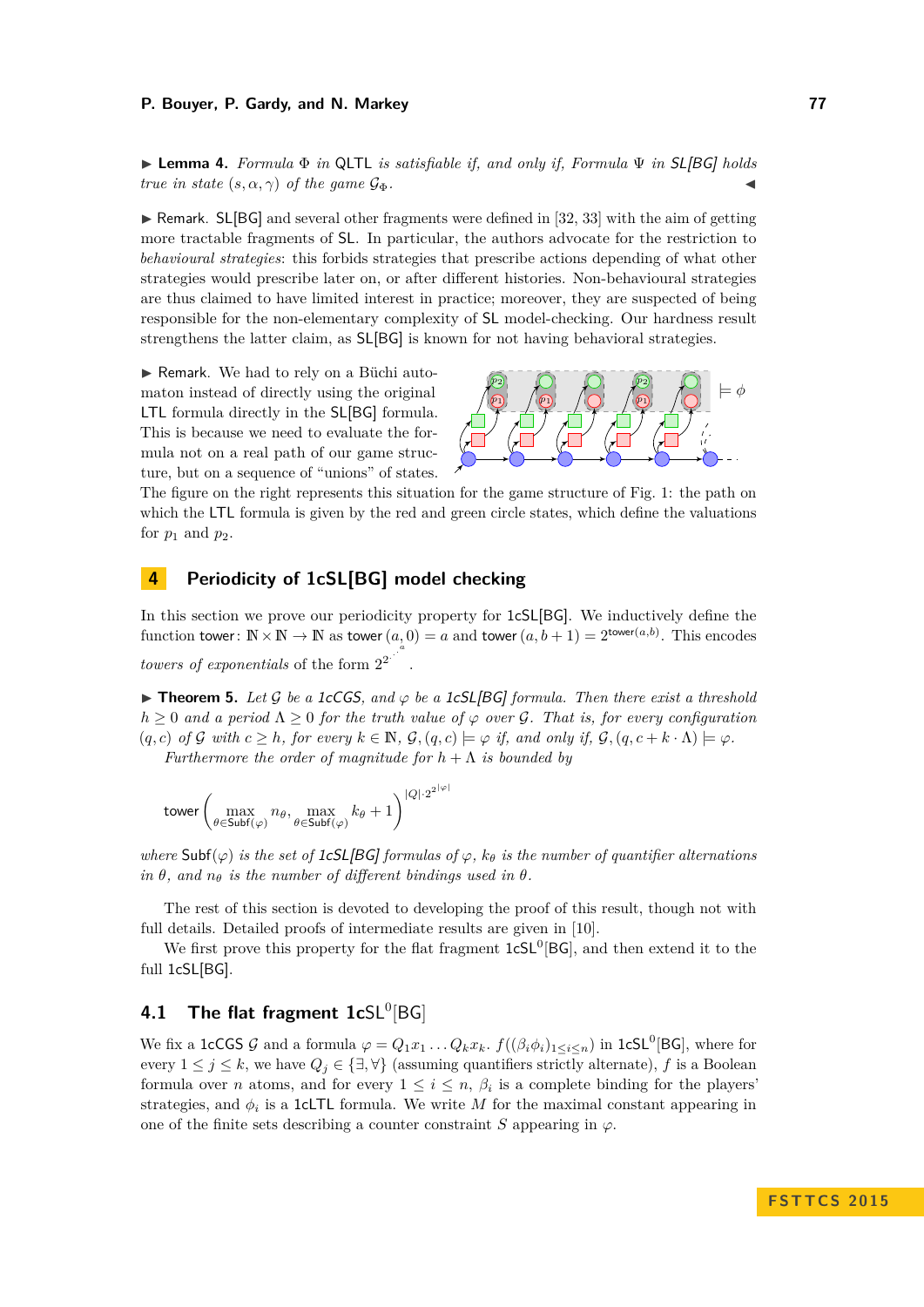For every  $1 \leq i \leq n$ , we let  $\mathcal{D}_i$  be a deterministic (counter) parity automaton that recognizes formula  $\phi_i$  (this is the standard LTL-to-(deterministic parity) automata construction in which quantitative constraints are seen as atoms). A run of  $\mathcal G$  is read in a standard way, with the additional condition that quantitative constraints labelling a state should be satisfied by the counter value when the state is traversed (a state can be labelled by a constraint cnt  $\in S$ , with *S* arbitrarily complex—it does not impact the description of the automaton).

The proof proceeds by showing that, above some threshold, the truth value of  $\varphi$  is periodic w.r.t. counter values. To prove this, we define an equivalence relation over counter values that generates identical strategic possibilities (in a sense that will be made clear later on).

### **4.1.1 Definition of an equivalence relation**

Fix a configuration  $\gamma = (\ell, c)$  in G, pick for every  $1 \leq i \leq n$  a state  $d_i$  in the automaton  $\mathcal{D}_i$ , and define the tuple  $D = (d_1, \ldots, d_n)$ . For every context  $\chi_k$  for variables  $\{x_1, \ldots, x_k\}$ , we define the level-0 identifier  $\mathsf{Id}_{\chi_k}(\gamma, D)$  as:

 $\mathsf{Id}_{\chi_k}(\gamma, D) = \{i \mid 1 \leq i \leq n \text{ and } \mathsf{out}(\gamma, \beta_i[\chi_k]) \text{ is accepted by } \mathcal{D}_i \text{ from } d_i\}$ 

where  $\beta_i[\chi_k]$  assigns a strategy from  $\chi_k$  to each player in Agt following  $\beta_i$ .

Assuming we have defined level- $(k - j + 1)$  identifiers  $\mathsf{Id}_{\chi_{i+1}}(\gamma, D)$  for every partial context  $\chi_{j+1}$  for variables  $\{x_1, \ldots, x_{j+1}\}$ , we define the level- $(k-j)$  identifier  $\mathsf{Id}_{\chi_j}(\gamma, D)$  for every partial context  $\chi_j$  for variables  $\{x_1, \ldots, x_j\}$  as follows:

 $\mathsf{Id}_{\chi_j}(\gamma, D) = \{\mathsf{Id}_{\chi_{j+1}}(\gamma, D) \mid \chi_{j+1} \text{ is a context for } \{x_1, \ldots, x_{j+1}\} \text{ that extends } \chi_j\}.$ 

There is a unique level-*k* identifier for every configuration  $\gamma = (\ell, c)$  and every *D*, which corresponds to the empty context. It somehow contains full information about what kinds of strategies can be used in the game (this is a hierarchical information set, which contains all level-*j* identifiers for  $j < k$ ).

Let *P* be the least common multiple of all the periods appearing in periodic quantitative assertions used in formula *ϕ*. We define the following equivalence on counter values:

 $c \sim c'$  if, and only if,  $c = c' \mod P$  and  $\forall D$ .  $\forall \ell$ .  $\mathsf{Id}_{\emptyset}((\ell, c), D) = \mathsf{Id}_{\emptyset}((\ell, c'), D)$ *.* 

**Combinatorics.** Given a configuration  $(\ell, c)$  and a tuple D, the number of possible values for the level-0 identifier is tower $(n, 1)$ , and for the level-*j* identifier it is tower $(n, j + 1)$ . Hence, the number ind<sub>∼</sub> of equivalence classes of the relation  $\sim$  satisfies

$$
\operatorname{ind}_{\sim} \leq P \cdot (\operatorname{tower} (n,k+1))^{ \left( |Q| \cdot \prod_{1 \leq i \leq n} 2^{ 2^{ \lfloor \phi_i \rfloor }} \right) } \leq P \cdot (\operatorname{tower} (n,k+1))^{ \left( |Q| \cdot 2^{ 2^{ \lfloor \varphi \rfloor }} \right) }
$$

with |*Q*| the number of states in G. We let  $\overline{M} = M + \text{ind}_{\sim} + 1$ . By the pigeon-hole principle, there must exist  $M < h < h' \leq \overline{M}$  such that  $h \sim h'$ .

### **4.1.2 Periodicity property**

We define  $\Lambda = h' - h$ , and now prove that it is a period for  $\varphi$  for counter values larger than or equal to *h*. Assume that  $\gamma = (\ell, c)$  is a configuration such that  $c \geq h$ , and define  $\gamma' = (\ell, c + \Lambda)$  (note that  $c + \Lambda \geq h'$ ). We show that  $\mathcal{G}, \gamma \models \varphi$  if, and only if,  $\mathcal{G}, \gamma' \models \varphi$ .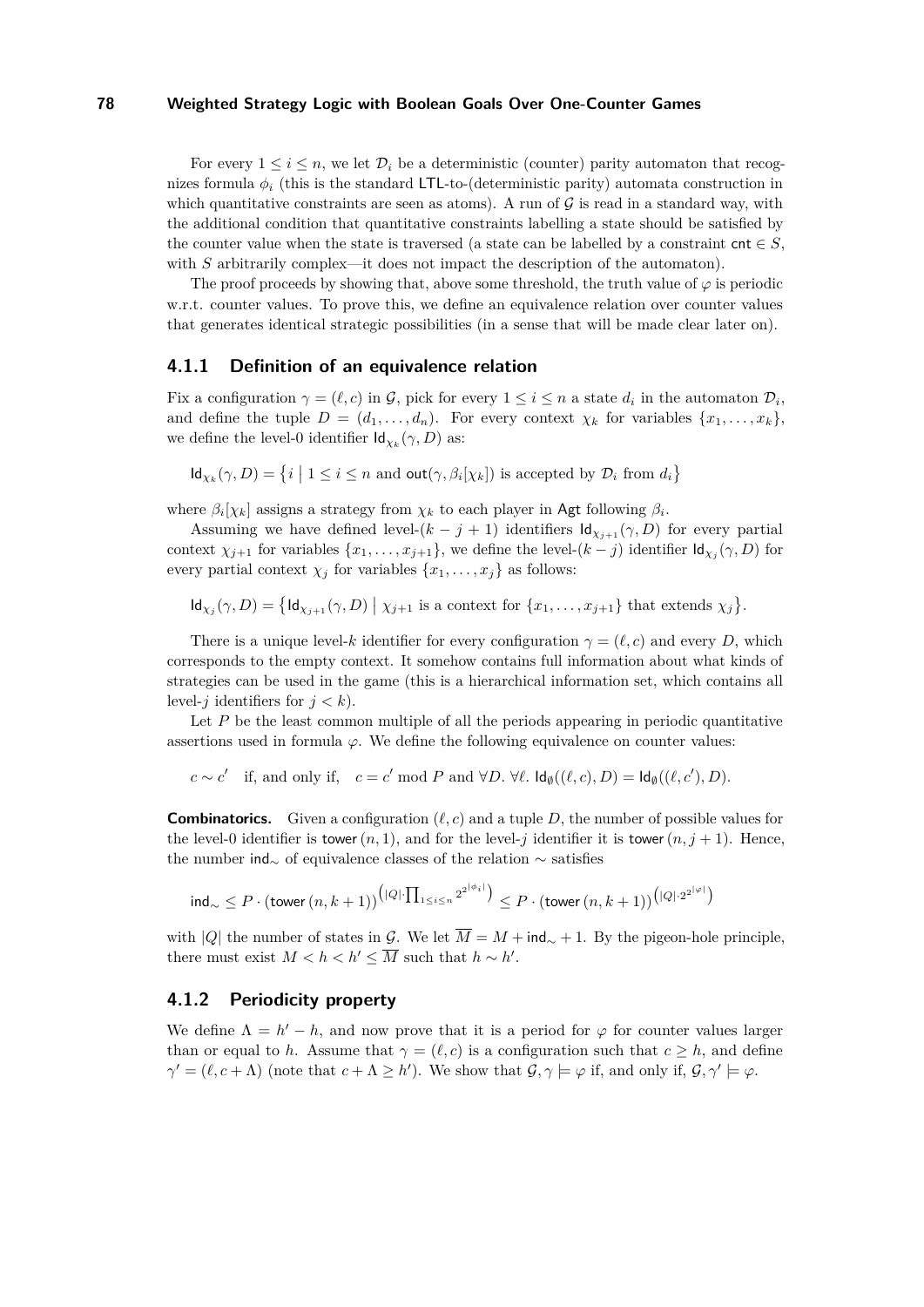<span id="page-10-3"></span>

**Figure 5** Construction in Lemma [6](#page-10-0) (case (ii)).  $\mathbb{R}^n$ 

- $\triangleright$  Notations. For the rest of this proof, we fix the following notations:
- **1.** if  $\rho$  is a run starting with counter value  $a > c$ , then either the counter always remains above *c* along  $\rho$  (in which case we say that  $\rho$  is fully above *c*), or it eventually hits value *c*, and we define  $\rho_{\setminus c}$  for the smallest prefix of  $\rho$  such that  $\text{last}(\rho_{\setminus c})$  has counter value *c*;
- **2.** let  $\rho$  be a run that is fully above *M*, and let *c* be the least counter value appearing in  $\rho$ . For every  $\nu \geq M - c$ , we write  $\textsf{Shift}_{\nu}(\rho)$  for the run  $\rho'$  obtained from  $\rho$  by shifting the counter value by  $\nu$ . It is a real run since the counter values along  $\rho'$  are also all above M.
- **3.** if *D* is a tuple of states of the deterministic automata  $\mathcal{D}_i$ , and if  $\rho$  is a finite run of  $\mathcal{G}$ that is fully above M, then we write  $D_{+o}$  for the image of D after reading  $\rho$ .

Let  $0 \leq j \leq k$ . We assume that  $\chi_j$  and  $\chi'_j$  are two contexts for  $\{x_1, \ldots, x_j\}$ , and *D* is a tuple of states of the  $\mathcal{D}_i$ 's. We write  $\mathbb{R}_{(\gamma,\gamma')}^{D,j}(\chi_j,\chi'_j)$  if the following property holds for any run *ρ* from *γ*:

- <span id="page-10-1"></span>(i) if  $\rho$  is fully above *h* (or equivalently, if  $\rho' = \mathsf{Shift}_{+A}(\rho)$ , which starts from  $\gamma'$ , is fully above *h*'), then for every  $1 \le g \le j$ ,  $\chi_j(x_g)(\rho) = \chi'_j(x_g)(\rho')$ ;
- <span id="page-10-2"></span>(ii) if  $\rho$  is not fully above *h* (equivalently, if  $\rho' = \mathsf{Shift}_{+A}(\rho)$  is not fully above *h'*), then we decompose  $\rho$  (resp.  $\rho'$ ) w.r.t. *h* (resp. *h'*) and write  $\rho = \rho_{\lambda h} \cdot \overline{\rho}$  and  $\rho' = \rho'_{\lambda h'} \cdot \overline{\rho}'$ . Then:

$$
Id_{\chi_{\widetilde{J_{\rho_{\lambda}h}}}}(\mathsf{last}(\rho_{\lambda h}), \widetilde{D}) = Id_{\chi'_{\widetilde{J_{\rho'_{\lambda h'}}}}}(\mathsf{last}(\rho'_{\lambda h'}), \widetilde{D})
$$

with  $D = D_{+\rho_{\lambda h}} = D_{+\rho'_{\lambda h'}}$ . Recall that  $\chi_j \frac{\partial}{\partial \lambda h}$  shifts all strategies in context  $\chi_j$  after the prefix  $\rho_{\lambda h}$  (that is,  $\chi_j$  is the strategy such that  $\chi_j \frac{1}{\rho_{\lambda h}}(\pi) = \chi_j(\rho_{\lambda h} \cdot \pi)$  for every  $\pi$ ). We then have:

- <span id="page-10-0"></span>**Example 1.** *Fix*  $0 \leq j < k$ *, and assume that*  $\mathbb{R}_{(\gamma,\gamma')}^{D,j}(\chi_j,\chi'_j)$  *holds true. Then:*
- **1.** *for every strategy v for*  $x_{j+1}$  *from*  $\gamma$ *, one can build a strategy*  $\mathcal{T}(v)$  *for*  $x_{j+1}$  *from*  $\gamma'$  *such that*  $\mathbb{R}^{D,j+1}_{(\gamma,\gamma')}(\chi_j \cup \{v\}, \chi'_j \cup \{\mathcal{T}(v)\})$  *holds true*;
- **2.** *for every strategy v*<sup>'</sup> *for*  $x_{j+1}$  *from*  $\gamma'$ , *one can build a strategy*  $\mathcal{T}^{-1}(v')$  *for*  $x_{j+1}$  *from*  $\gamma$ such that  $\mathbb{R}^{D,j+1}_{(\gamma,\gamma')}(\chi_j \cup \{\mathcal{T}^{-1}(v')\}, \chi'_j \cup \{v'\})$  holds true.

**Sketch of proof.** The idea is the following: either we are in case [\(1\)](#page-10-1), in which case identical (but shifted) strategies can be applied; or we are in case [\(2\)](#page-10-2), in which case identical (but shifted) strategies can be applied until counter value  $h$  (resp.  $h'$ ) is hit, in which case equality of identifiers allows to apply equivalent strategies. The construction is illustrated in Fig.  $5.$ 

We use this lemma to transfer a proof that  $\gamma \models_{\emptyset} \varphi$  to a proof that  $\gamma' \models_{\emptyset} \varphi$ . We decompose the proof of this equivalence into two lemmas: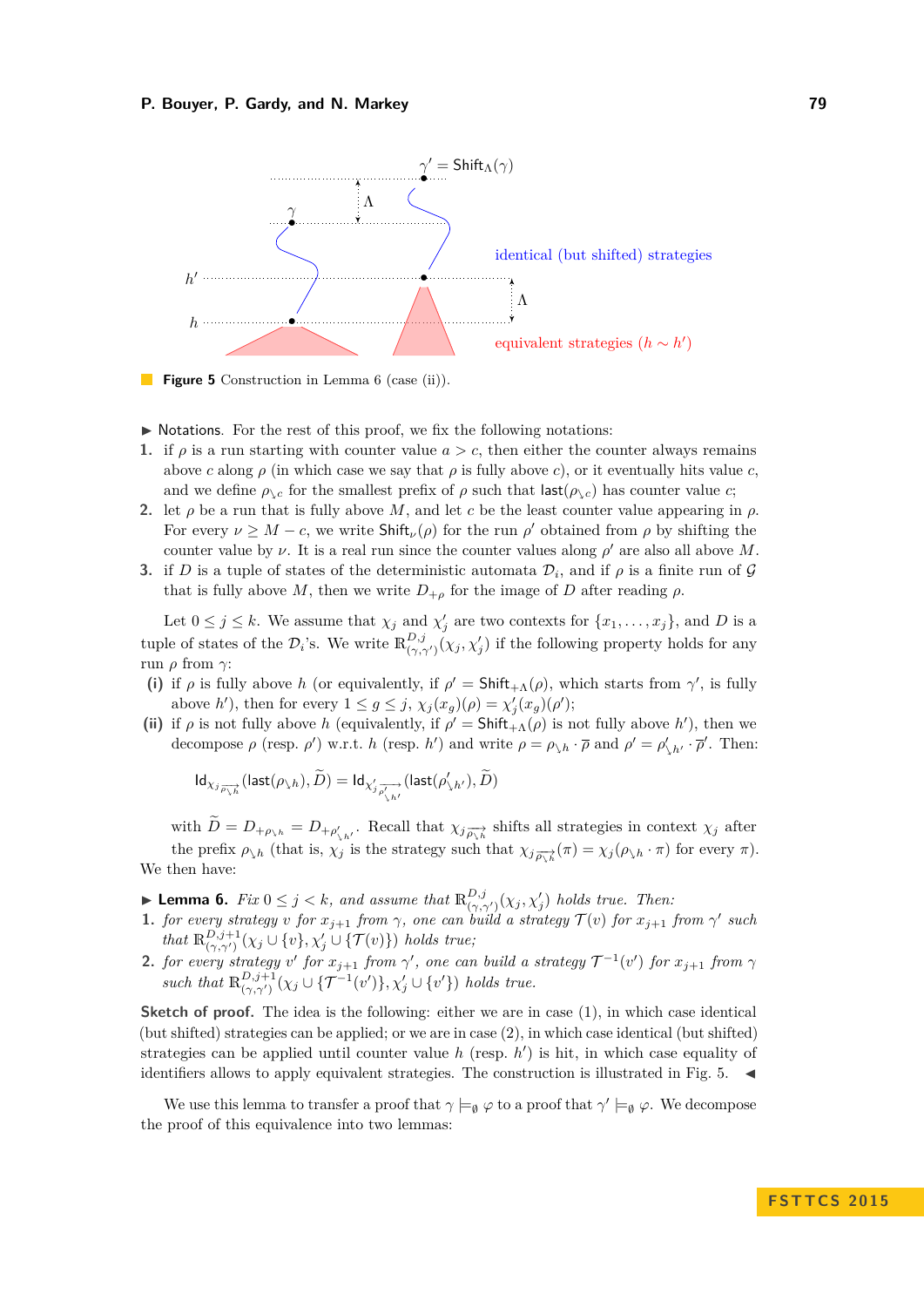**Lemma 7.** *Fix*  $D^0$  *for the tuple of initial states of the*  $\mathcal{D}_i$ *'s. Assume that*  $\mathbb{R}^{D^0,k}_{(\gamma,\gamma')}(\chi,\chi')$ *holds* (for full contexts  $\chi$  and  $\chi'$ ). Let  $1 \leq i \leq n$ , and write  $\rho = Out(\gamma, \beta_i[\chi])$  and  $\rho' =$  $Out(\gamma', \beta_i[\chi'])$ . Then  $\rho \models \phi_i$  if and only if  $\rho' \models \phi_i$ . In particular,  $\gamma \models_{\chi} f((\beta_i \phi_i)_{1 \leq i \leq n})$  if *and only if*  $\gamma' \models_{\chi'} f((\beta_i \phi_i)_{1 \leq i \leq n}).$ 

**Sketch of proof.** As long as runs are above  $h$  (resp.  $h'$ ) they visit states that satisfy exactly the same atomic properties (atomic propositions and counter constraints), hence they progress in each  $\mathcal{D}_i$  along the same run. When value  $h$  (resp.  $h'$ ) is hit, they are generated by strategies that have the same level-0 id, which precisely means they are equivalently accepted by each  $\mathcal{D}_i$ . Hence both outcomes satisfy the same formulas  $\phi_i$  under binding  $\beta_i[\chi]$  (resp.  $\beta_i[\chi']$ ).

We finally show the following lemma, by induction on the context, and by noticing that  $h \sim h'$  precisely implies the induction property at level 0.

 $\blacktriangleright$  **Lemma 8.**  $\gamma \models_{\emptyset} \varphi$  *if and only if*  $\gamma' \models_{\emptyset} \varphi$ *.* 

This allows to conclude with the following corollary:

<span id="page-11-0"></span> $\triangleright$  **Corollary 9.** A *is a period for the satisfiability of*  $\varphi$  *for configurations with counter values larger than or equal to h.*

*Furthermore,*  $h + \Lambda$  *is bounded by*  $M + P \cdot (\text{tower } (n, k+1))^{|Q|} \cdot \prod_{1 \leq i \leq 2^{2^{|Q|}}} + 1$ .

 $\triangleright$  Remark. Note that the above proof of existence of a period, though effective (a period can be computed by computing the truth of identifier predicates), does not allow for an algorithm to decide the model-checking problem. One possible idea to lift that periodicity result to an effective algorithm would be to bound the counter values; however things are not so easy: in Fig. [5,](#page-10-3) equivalent strategies from  $h$  and  $h'$  might generate runs with (later on) counter values larger than *h* or *h*'. The decidability status of  $1cSL<sup>1</sup>[BG]$  (and of  $1cSL[BG]$ ) model checking remains open.

# **4.2 Extension to 1cSL[BG]**

We explain how we can extend the previous periodicity analysis to the full logic 1cSL[BG]. We fix a formula of  $1cSL^{k+1}[BG]$ 

$$
\varphi = Q_1 x_1 \dots Q_k x_k \cdot f((\beta_i \phi_i)_{1 \leq i \leq n})
$$

with the same notations than the ones at the beginning of the previous subsection, but  $\phi_i$ can use closed formulas of  $1cSL<sup>k</sup>[BG]$  as subformulas.

Let  $\Psi_{\varphi}$  be the set of closed subformulas of  $1cSL^k[BG]$  that appear directly under the scope of some  $\phi_i$ . We will replace subformulas of  $\Psi_\varphi$  by other formulas involving only (new) atomic propositions and counter constraints. Pick  $\psi \in \Psi_{\varphi}$ . Let  $h_{\psi}$  and  $\Lambda_{\psi}$  be the threshold and the period mentioned in Corollary [9.](#page-11-0) For every location  $\ell$  of the game, the set of counter values *c* such that  $(\ell, c) \models \psi$  can be written as  $S_{\ell}^{\psi}$  (we use a non-periodic set for the values smaller than  $h_{\psi}$  and a periodic set of period  $\Lambda_{\psi}$  for the values above  $h_{\psi}$ )—note that we know such a set exists, even though there is (for now) no effective procedure to express it. The size of formula  $S_{\ell}^{\psi}$  is 1 (we do not take into account the complexity of writing the precise sets used in the constraint). Expand the set of atomic propositions AP with an extra atomic proposition for each location, say  $p_\ell$  for location  $\ell$ , which holds only at location  $\ell$ . For every  $\psi \in \Psi_{\varphi}$ , replace that occurrence of  $\psi$  in  $\varphi$  by formula  $\bigwedge_{\ell \in L} p_{\ell} \to (\text{cnt} \in S_{\ell}^{\psi})$ . This defines formula  $\varphi'$ , which is now a 1cSL<sup>0</sup>[BG] formula, and holds equivalently (w.r.t.  $\varphi$ ) from every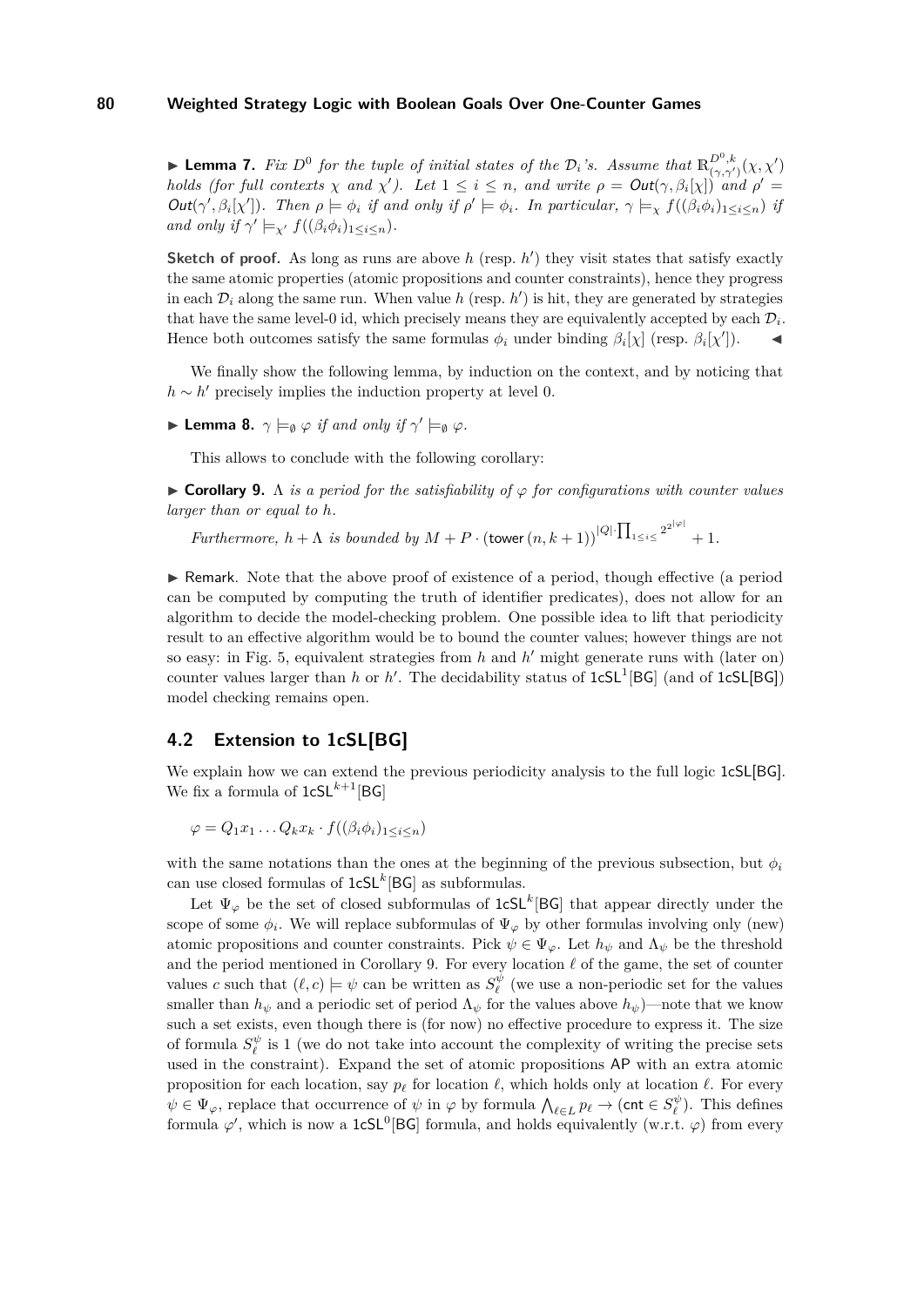configuration of  $\mathcal{G}$ . The size of  $\varphi'$  is that of  $\varphi$ . We apply the result of the previous subsection and get a proof of periodicity of the satisfaction relation for  $\varphi'$ , hence for  $\varphi$ .

It remains to compute bounds on the overall period  $\Lambda_{\varphi}$  and threshold  $h_{\varphi}$ . The modulo constraints in  $\varphi'$  involve periods  $\Lambda_{\psi}$  ( $\psi \in \Psi_{\varphi}$ ), and the constants used are bounded by  $h_{\psi}$ . So the bound  $M_{\varphi'}$  is bounded by  $\max(\max_{\psi \in \Psi}(h_{\psi}), M_{\varphi})$  where  $M_{\varphi}$  is the maximal constant used in  $\varphi$ , and the value  $P_{\varphi}$  is the l.c.m. of the periods used in  $\varphi$  (call it  $P_{\varphi}$ ) and of the  $\Lambda_{\psi}$ 's (for  $\psi \in \Psi_{\varphi}$ ): hence  $P_{\varphi'} \leq P_{\varphi} \cdot \max_{\psi \in \Psi_{\varphi}} (\Lambda_{\psi})^{|\varphi|}$  Hence for formula  $\varphi'$ , we get

$$
h_{\varphi'}+\Lambda_{\varphi'} \quad \leq \quad M_{\varphi'}+P_{\varphi'}\cdot \text{tower} \, (n_\varphi,k_\varphi+1)^{|Q|\cdot 2^{2^{|\varphi'|}}}+1
$$

We infer the following order of magnitude for  $h_{\varphi} + \Lambda_{\varphi}$ , where  $\omega_{\Psi_{\varphi}} = \max_{\psi \in \Psi_{\varphi}} \omega_{\psi}$ :

$$
\begin{aligned} \omega_\varphi &\approx \omega_{\Psi_\varphi} + M_\varphi^{|\varphi|} \cdot (\max \Lambda_\psi)^{|\varphi|} \cdot \text{tower} \, (n_\varphi, k_\varphi + 1)^{|Q| \cdot 2^{2|\varphi|}} \\ &\approx M_\varphi^{|\varphi|} \cdot \omega_{\Psi_\varphi}^{|\varphi|} \cdot \text{tower} \, (n_\varphi, k_\varphi + 1)^{|Q| \cdot 2^{2|\varphi|}} \end{aligned}
$$

Using notations of Theorem [5,](#page-8-0) the order of magnitude can therefore be bounded by

$$
\text{tower}\left(\max_{\theta\in\text{Subf}(\varphi)}n_\theta,\max_{\theta\in\text{Subf}(\varphi)}k_\theta+1\right)^{|Q|\cdot 2^{2|\varphi|}}
$$

 $\triangleright$  Remark. Note that this proof is non-constructive, even for the period and the threshold, since it relies on the model-checking of subformulas, which we don't know how to do. We can nevertheless effectively compute a threshold and a period by taking the l.c.m. of all the integers up to the bound over the period and threshold given in this proof.

*.*

### **5 Conclusion**

In this paper, we investigated a quantitative extension of Strategy Logic (and more precisely, of its *Boolean-Goal* fragment) over games played on one-counter games. We proved that the corresponding model-checking problem enjoys a nice periodicity property, which we see as a first step towards proving decidability of the problem. We proved however that, if decidable, the problem is hard; this is proved by showing that model checking the fragment SL[BG] over finite-state games is Tower-hard, hence answering an open question from [\[32\]](#page-14-0).

We are now trying to see how our periodicity property can be used to prove decidability of the model-checking problem. While such a periodicity property helps getting effective algorithms for model checking CTL over one-counter machines [\[28\]](#page-14-11), the game setting used here makes things much harder. Other further works also include the more general logic 1cSL, whose decidability status (and complexity) is also open. Finally, we did not manage to extend our hardness proof to turn-based games. It would be nice to understand whether the restriction to turn-based games would make 1cSL[BG] (and SL[BG]) model checking easier.

### **References**

<span id="page-12-1"></span>**2** R. Alur and T. A. Henzinger. A really temporal logic. *J. of the ACM*, 41(1):181–203, 1994.

<span id="page-12-2"></span>**4** K. Apt and E. Grädel. *Lectures in Game Theory for Computer Scientists*. Cambridge University Press, 2011.

<span id="page-12-0"></span>**<sup>1</sup>** R. Alur and D. L. Dill. Automata for modeling real-time systems. In ICALP'90, LNCS 443, pp. 322–335. Springer, 1990.

<span id="page-12-3"></span>**<sup>3</sup>** R. Alur, T. A. Henzinger, and O. Kupferman. Alternating-time temporal logic. *J. of the ACM*, 49(5):672–713, 2002.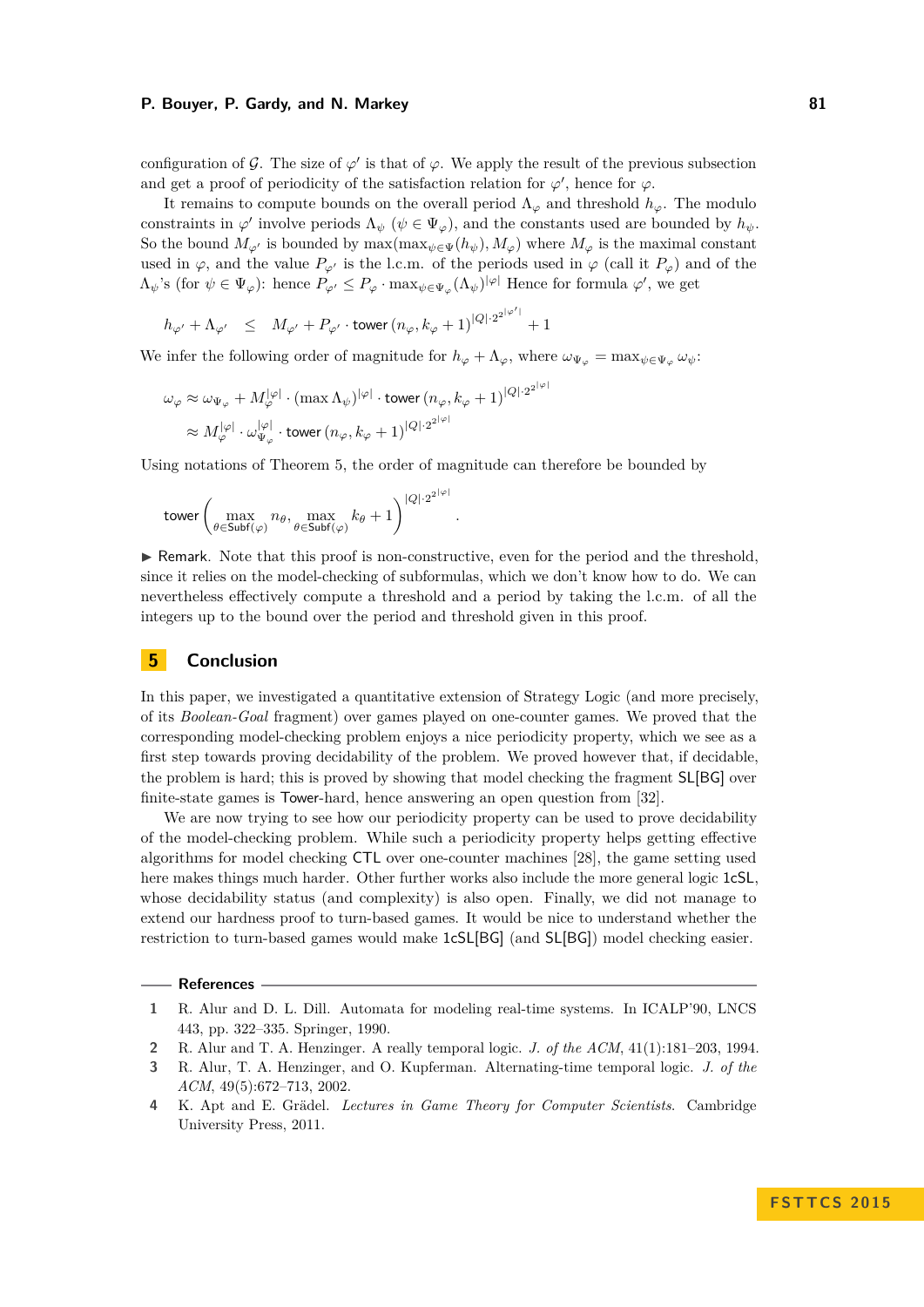- <span id="page-13-14"></span>**5** E. Asarin, O. Maler, A. Pnueli, and J. Sifakis. Controller synthesis for timed automata. In SSC'98, pp. 469–474. Elsevier Science, 1998.
- <span id="page-13-20"></span>**6** A. Bohy, V. Bruyère, E. Filiot, and J.-F. Raskin. Synthesis from LTL specifications with mean-payoff objectives. In TACAS'13, LNCS 7795, pp. 169–184. Springer, 2013.
- <span id="page-13-5"></span>**7** U. Boker, K. Chatterjee, T. A. Henzinger, and O. Kupferman. Temporal specifications with accumulative values. *ACM Transactions on Computational Logic*, 15(4):27:1–27:25, 2014.
- <span id="page-13-12"></span>**8** P. Bouyer, U. Fahrenberg, K. G. Larsen, N. Markey, and J. Srba. Infinite runs in weighted timed automata with energy constraints. In FORMATS'08, LNCS 5215, pp. 33–47. Springer, 2008.
- <span id="page-13-6"></span>**9** P. Bouyer, P. Gardy, and N. Markey. Quantitative verification of weighted Kripke structures. In ATVA'14, LNCS 8837, pp. 64–80. Springer, 2014.
- <span id="page-13-21"></span>**10** P. Bouyer, P. Gardy, and N. Markey. [Weighted strategy logic with boolean goals over](http://www.lsv.ens-cachan.fr/Publis/RAPPORTS_LSV/PDF/ rr-lsv-2015-06.pdf) [one-counter games.](http://www.lsv.ens-cachan.fr/Publis/RAPPORTS_LSV/PDF/ rr-lsv-2015-06.pdf) Research Report LSV-15-08, Laboratoire Spécification et Vérification, ENS Cachan, France, 2015. 26 pages.
- <span id="page-13-13"></span>**11** T. Brázdil, P. Jančar, and A. Kučera. Reachability games on extended vector addition systems with states. In ICALP'10, LNCS 6199, pp. 478–489. Springer, 2010.
- <span id="page-13-2"></span>**12** S. V. A. Campos and E. M. Clarke. Real-time symbolic model checking for discrete time models. In *Real-time symbolic model checking for discrete time models*, AMAST Series in Computing 2, pp. 129–145. World Scientific, 1995.
- <span id="page-13-9"></span>**13** P. Čermák, A. Lomuscio, and A. Murano. Verifying and synthesising multi-agent systems against one-goal strategy logic specifications. In AAAI'15, pp. 2038–2044. AAAI Press, 2015.
- <span id="page-13-11"></span>**14** A. Chakrabarti, L. de Alfaro, T. A. Henzinger, and M. Stoelinga. Resource interfaces. In EMSOFT'03, LNCS 2855, pp. 117–133. Springer, 2003.
- <span id="page-13-16"></span>**15** K. Chatterjee, L. Doyen, T. A. Henzinger, and J.-F. Raskin. Generalized mean-payoff and energy games. In FSTTCS'10, LIPIcs 8, pp. 505–516. Leibniz-Zentrum für Informatik, 2010.
- <span id="page-13-7"></span>**16** K. Chatterjee, T. A. Henzinger, and N. Piterman. Strategy logic. In CONCUR'07, LNCS 4703, pp. 59–73. Springer, 2007.
- <span id="page-13-19"></span>**17** K. Chatterjee, M. Randour, and J.-F. Raskin. Strategy synthesis for multi-dimensional quantitative objectives. Research Report 1201.5073, arXiv, 2012.
- <span id="page-13-1"></span>**18** E. M. Clarke and E. A. Emerson. Design and synthesis of synchronization skeletons using branching-time temporal logic. In LOP'81, LNCS 131, pp. 52–71. Springer, 1982.
- <span id="page-13-0"></span>**19** E. M. Clarke, O. Grumberg, and D. A. Peled. *Model checking*. MIT Press, 2000.
- <span id="page-13-8"></span>**20** A. Da Costa, F. Laroussinie, and N. Markey. ATL with strategy contexts: Expressiveness and model checking. In FSTTCS'10, LIPIcs 8, pp. 120–132. Leibniz-Zentrum für Informatik, 2010.
- <span id="page-13-15"></span>**21** L. de Alfaro, M. Faella, T. A. Henzinger, R. Majumdar, and M. Stoelinga. The element of surprise in timed games. In CONCUR'03, LNCS 2761, pp. 142–156. Springer, 2003.
- <span id="page-13-18"></span>**22** S. Demri and R. Gascon. The effects of bounding syntactic resources on Presburger LTL. *Journal of Logic and Computation*, 19(6):1541–1575, 2009.
- <span id="page-13-10"></span>**23** A. Ehrenfeucht and J. Mycielski. Positional strategies for mean payoff games. *International Journal of Game Theory*, 8(2):109–113, 1979.
- <span id="page-13-4"></span>**24** E. A. Emerson, A. K.-L. Mok, A. P. Sistla, and J. Srinivasan. Quantitative temporal reasoning. *Real-Time Systems*, 4:331–352, 1992.
- <span id="page-13-3"></span>**25** J. Esparza and M. Nielsen. Decidability issues for Petri nets – a survey. *EATCS Bulletin*, 52:244–262, 1994.
- <span id="page-13-17"></span>**26** U. Fahrenberg, L. Juhl, K. G. Larsen, and J. Srba. Energy games in multiweighted automata. In ICTAC'11, LNCS 6916, pp. 95–115. Springer, 2011.